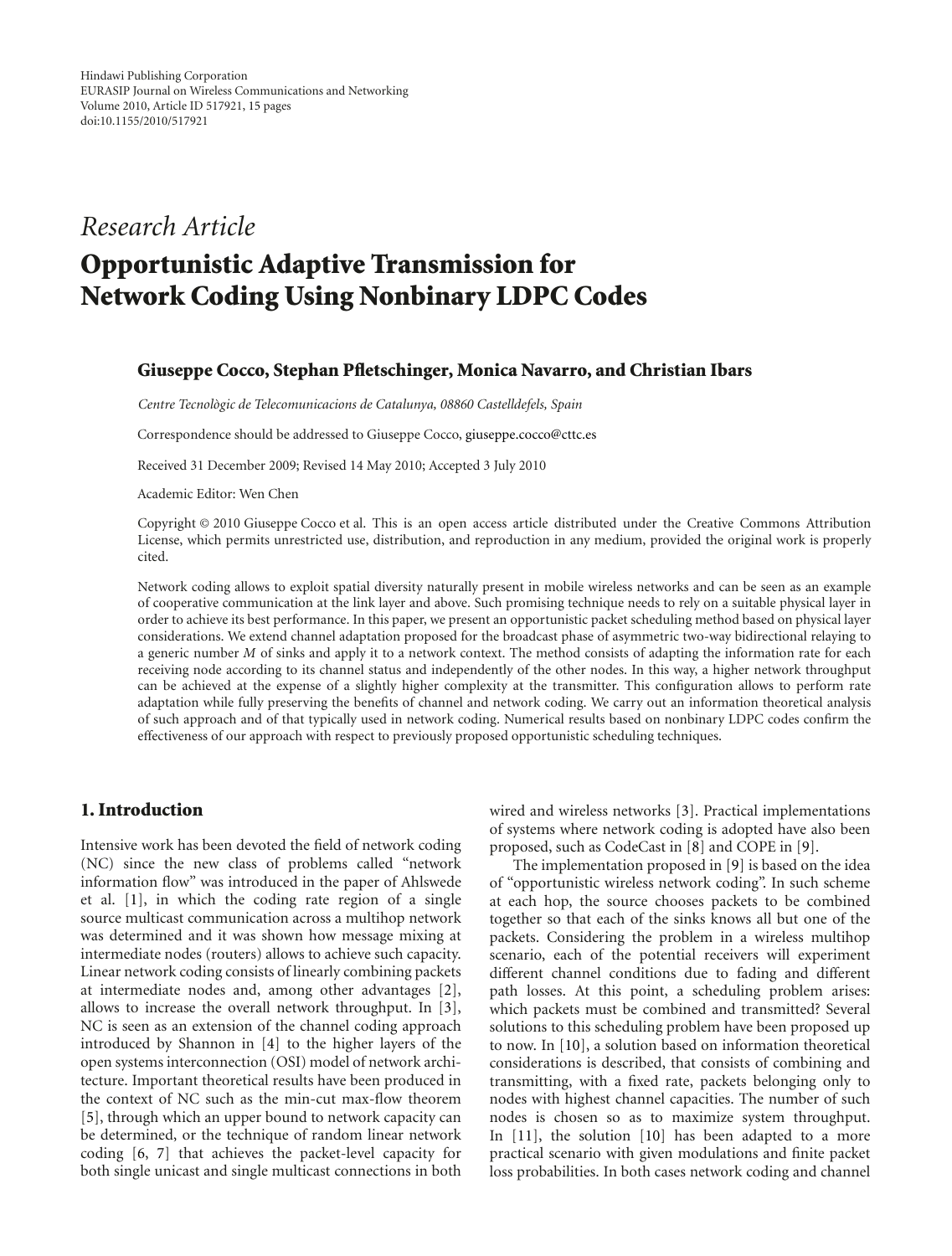coding are treated separately. However, as pointed out in the paper by Effros et al. [12], such approach is not optimal in real scenarios. In [13, 14], a joint network and channel coding approach has been adopted to improve transmissions in the two-way relay channel (TWRC) in which two nodes communicate with the help of a relay. One of the main ideas used in these works is that of applying network coding after channel encoding. This introduces a new degree of flexibility in channel adaptation, which leads to a decrease in the packet error rate of both receivers.

Up to our knowledge, this approach has been applied only to the two-way relay channel. In the present paper, we extend the basic idea of inverting channel and network coding to a network context. While in the TWRC the relay broadcasts combinations of messages received by the two nodes willing to communicate, in our setup the relay can have stored packets during previous transmissions by other nodes, which is typical in a multihop network, and transmit them to a set of *M* sinks. As a matter of fact, in a wireless multihop network more than just two nodes (sinks) are likely to overhear a given transmission. Due to the different channel conditions, a per-sink channel adaptation is done in order to enhance link reliability and decrease frequent retransmissions which can congest parts of the network, especially when ARQ mechanisms are used [9]. In particular, packet  $u_i$  of length  $K$  is considered as a buffer by the transmitting node (source node). At each transmission, a part of the buffer, containing *K'* bits, is included in a new packet of total length *N* that contains  $N - K'$  bits of redundancy. Network Coding combination takes place on such packets. The value of K', which determines the amount of redundancy to be introduced in each combined packet (i.e., the code rate), is chosen by the source node considering the physical channel between source node and sink *i*. Given a set of channel code rates  $\{r_1, \ldots, r_s\}$ , we propose that the code rate in channel *i* be the one that maximizes the *effective throughput* on link *i* defined as

$$
\text{th}_i = r_k \Big( 1 - p_{\text{pl}_i}(r_k) \Big), \tag{1}
$$

where  $p_{\text{pl}_i}(r_k)$  is the current probability of packet loss on channel *i* when using rate *rk*.

In present paper, we carry out an information theoretical analysis and comparison for the proposed method and the method in [10], which maximizes overall throughput in a system where opportunistic network coding is used, showing how the first one noticeably enhances system throughput. Moreover, we evaluate the performance of the two methods in a real system using capacity-approaching nonbinary lowdensity parity-check (LDPC) codes at various rates (in [13, 14] parallel concatenated convolutional codes (PCCC) have been adopted for channel coding). Numerical results confirm those obtained analytically. Finally, we consider some issues regarding how modifications at physical level affect network coding from a network perspective.

The paper is organized as follows. In Section 2, the system model is described. In Section 3, we propose a benchmark system with equal rate link adaptation. Section 4 contains the description of our proposed opportunistic adaptive

transmission for network coding. In Section 5, we carry out the comparison between the two methods by comparing the cumulative density functions of the throughput and the ergodic achievable rates. Section 6 contains the description of the simulation setup and the numerical results. In Section 7, we consider some scheduling and implementation issues at network level that arise from applying the proposed adaptive transmission method, and finally in Section 8, we draw the conclusions about the results obtained in this paper, and we suggest possible future work to be carried out.

#### **2. System Model**

*2.1. Network Level.* Let us consider a mobile wireless multihop network such as the one depicted in Figure 1. We denote by  $\mathbb{F}_q$  the finite field (Galois field) of order  $q = 2^l$ . Each packet is an element in  $\mathbb{F}_q^K$ ; that is, it is a *K*-dimensional vector with components in  $\mathbb{F}_q$ . We say that a node  $n_i$  is the *generator* of a packet  $p_i$  if the packet  $p_i$  originated in  $n_i$ . We say that a node is the *source node* during a transmission slot if it is the node which is transmitting. We call *sink* node the receiving node during a given transmission slot and *destination node* the node to which a given packet is addressed. We will refer to generators' packets as *native packets*. Each node stores overheard packets. Native and overheard packets are transmitted to neighbor nodes. For ease of exposition and without loss of generality we assume that a collision-free time division multiple access is in place. The number of hops needed to transmit a packet from generator to destination node depends on the relative position of the two nodes in the network. In Figure 1, two generator-destination pairs are shown (G1–D1, G2–D2). Thin dashed lines in the figure represent wireless connectivity between nodes and thick lines represent packet transmissions. G1 has a packet to deliver to D1 and G2 has a packet to deliver to node D2. In the first time slot, generator G1 and G2 broadcast their packets *p*1 and *p*2, respectively, (thick red dash-dotted line). In the second time slot, node 6 acts as a source node broadcasting packet *p*2 (thick green dotted line) received in previous slot. Note that in this case node 6 is a source node but not a generator node. Finally, in the third time slot, node 5 broadcasts the linear combination in a finite field of packets *p*1 and *p*2 (indicated in Figure 1 with  $p1 + p2$ ). Destination nodes D1 and D2 can, respectively, obtain packets  $p1$  and  $p2$  from  $p1 + p2$  using their knowledge about packets *p*2 and *p*1 overheard during previous transmissions.

In general, using linear network coding we proceed as follows. Each node stores overheard packets, linearly combines them and transmits the combination together with the combination coefficients. As the combination is linear and coefficients are known, a node can decode all packets if and only if it receives a sufficient number of linearly independent combinations of the same packets. At this point, a scheduling solution must be found in order to decide which packets must be combined and transmitted each time. In the paper by Katti et al. [9], a packet scheduling based on the concept of *network group* has been described. Such solution, called *opportunistic coding*, consists of choosing packets so that each neighbor node knows all but one of the encoded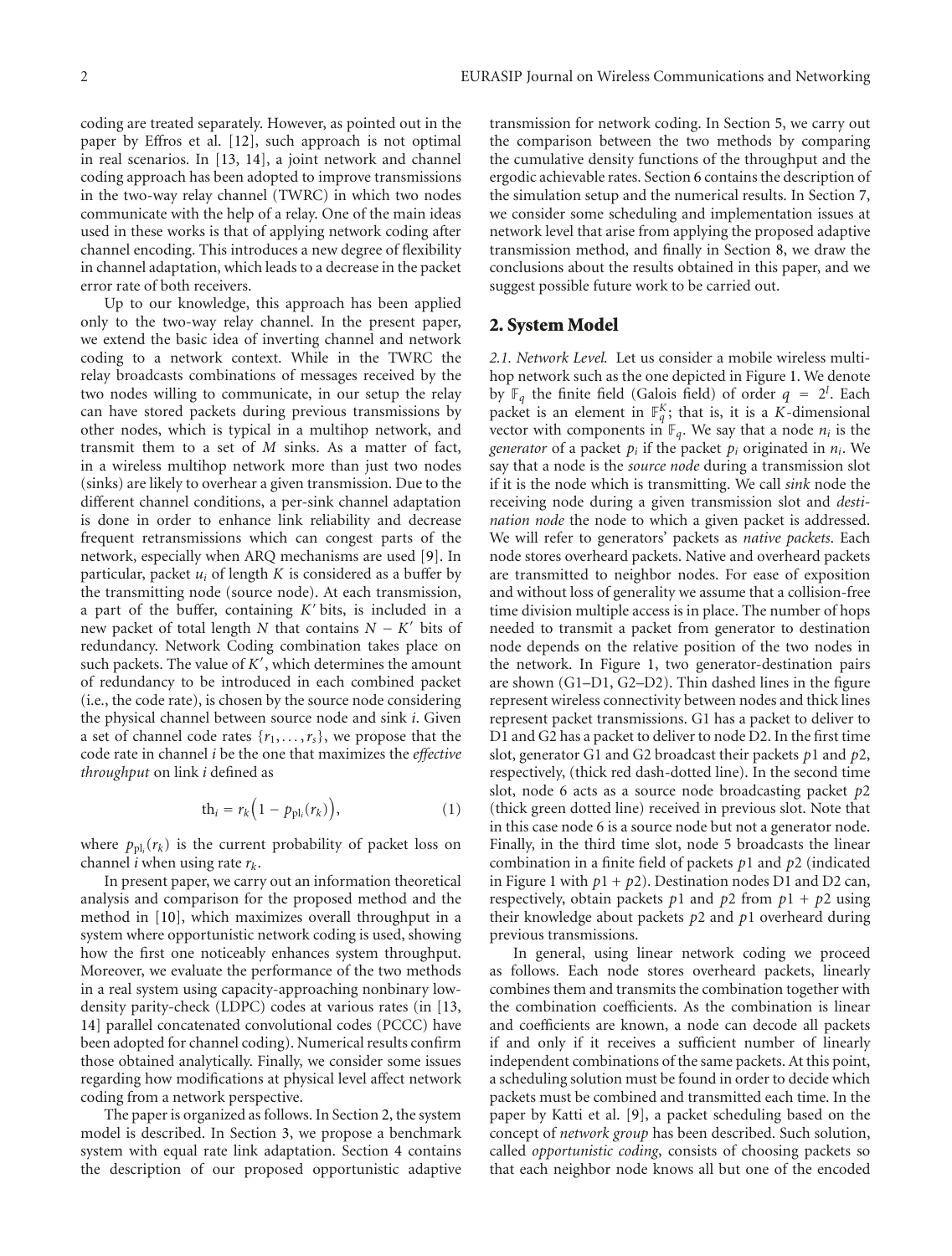

FIGURE 1: Mobile wireless multihop network. Two different information flows exist between two generator-destination pairs G1–D1 and G2–D2. Thin dashed lines represent wireless connectivity among nodes while thick lines represent packet transmissions. In the first time slot generator G1 and G2 broadcast their packets *p*1 and *p*2, respectively, (thick dash-dotted line). In the second time slot, node 6 broadcasts packet *p*2 (thick dotted line) received in previous slot. In the third time slot, node 5 broadcasts the linear combination of packets *p*1 and *p*2 (*p*1 + *p*2). Destination nodes D1 and D2 can, respectively, obtain packets *p*1 and *p*2 from *p*1 + *p*2 using their knowledge about packets *p*2 and *p*1 overheard during previous transmissions.

packets. Such approach has been implemented in the COPE protocol, and its practical feasibility has been shown in [9]. A network group is formally defined as follows.

*Definition 1.* A set of nodes is called a size *M network group (NG)* if it satisfies the following:

- (1) one of the nodes (source) has a set  $\mathcal{U} = {\mathbf{u}_1, \dots, \mathbf{u}_M}$ of *M* native packets to be delivered to the other nodes in the set (sinks);
- (2) all sink nodes are within the transmission range of the source;
- (3) each of the sink nodes has all packets in  $U$  but one (they may have received them during previous transmissions).

All native packets are assumed to contain the same number *K* of symbols. A native packet is considered as a *K*-dimensional vector with components in  $\mathbb{F}_q$  with  $q = 2^l$ , that is, a native packet is an element in  $\mathbb{F}_q^K$ .

Figure 2 shows an example of how a network group is formed during a transmission slot.

Network groups appear in practical situations in wireless mesh networks and other systems. A classical example is a bidirectional link where two nodes communicate through a relay. More examples can be found in [9]. In the following, we will assume that all transmissions adopt the network group approach; that is, during each transmission slot, the source node chooses the packets to be combined so that each of the sinks knows all but one of the packets. As a matter of fact, if nodes are close one to each other it is highly probable that many of them overhear the same packets. Nevertheless this assumption is not necessary to obtain NC gain or to apply the technique proposed in this paper. In Section 7, we will extend the results to a more general case, in which a node may not know more than one of the source packets.

We assume time is divided into transmission slots. During each transmission slot source node combines together the  $M$  packets in  $U$  and broadcasts the resulting packet to sink nodes of the network group. Let us indicate with  $\mathbf{u}_i$  the packet to be delivered to node *i*. The packet transmitted by the source node is

$$
\mathbf{x} = \sum_{i=1}^{M} \mathbf{u}_i,
$$
 (2)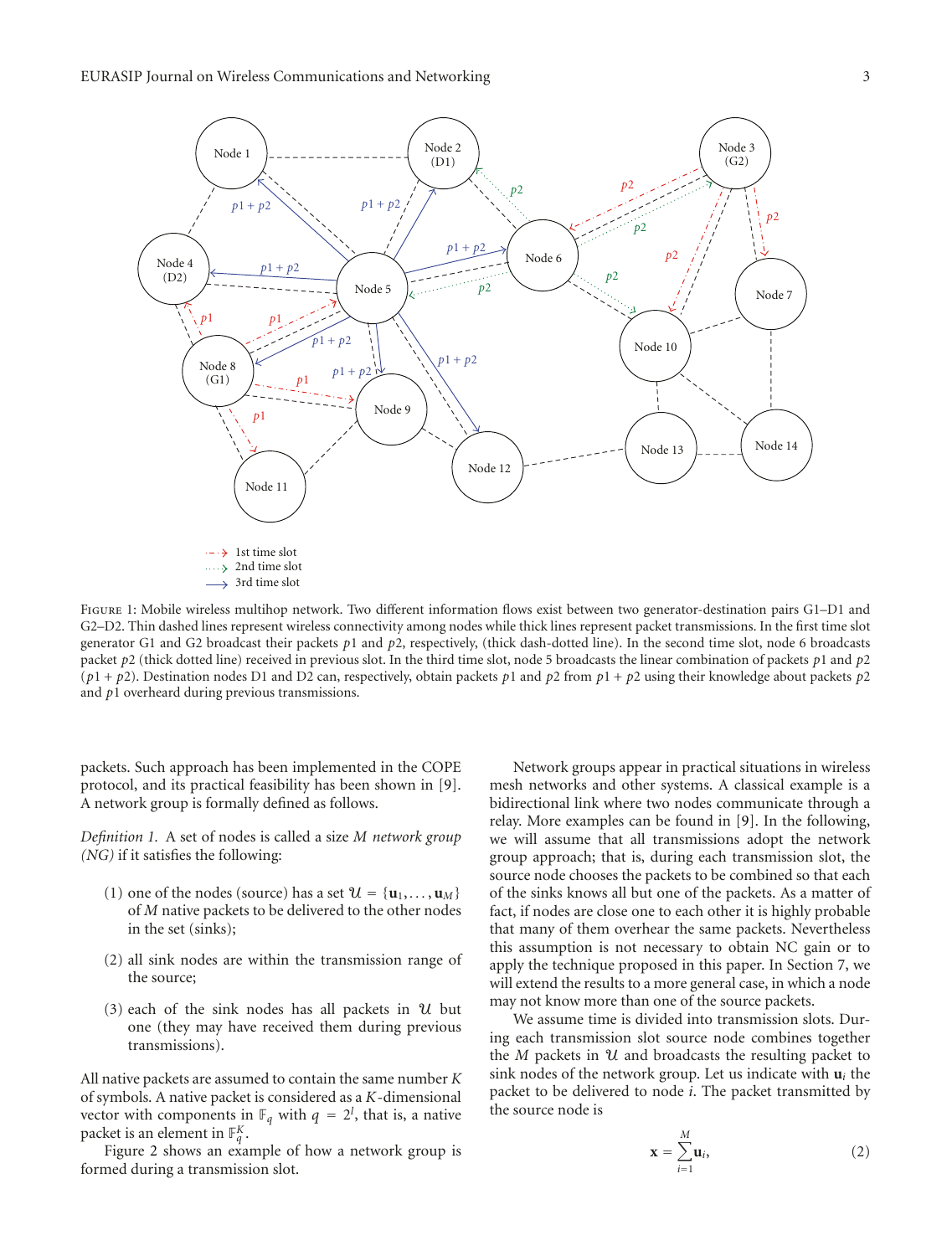

Figure 2: Network group formation. *N*4 is going to access the channel. Node *N*4 knows which packets are stored in its neighbors' buffers. Based on this knowledge it must choose which packets to XOR together in order to maximize the number of packets decoded in the transmission slot. A possible choice is, for example, *P*1 + *P*2 which allows nodes *N*1 and *N*2 to decode, but not *N*3. A better choice is to encode  $P1 + P3 + P4$ , so that 3 packets can be decoded in a single transmission. The difference in SNR for the three sinks (*γ*1,*γ*2, and *γ*3) can lead to high packet loss probability on some of the links if a single channel rate is used for all the sinks. *γ* is the vector of SNRs.

where  $\sum$  indicates the sum in  $\mathbb{F}_q^K$ . Let us define packet  $\mathbf{x}_{\setminus j}$  as follows:

$$
\mathbf{x}_{\backslash j} = \sum_{i=1, i \neq j}^{M} \mathbf{u}_i \tag{3}
$$

Sink *i* can obtain  $\mathbf{u}_i$  by adding **x** and  $\mathbf{x}_{\setminus j}$  in  $\mathbb{F}_q^K$ , where  $\mathbf{x}_{\setminus j}$  is known according to our assumptions.

Note that in the network in Figure 1 many aspects deserve in-depth study, such as end-to-end scheduling of packet transmissions on multiple access schemes. These aspects are however beyond the scope of this paper, where we focus on maximizing the efficiency of transmissions within a network group.

*2.2. Physical Level.* Physical links between source and sinks are modeled as frequency-flat, slowly time-variant (block fading) channels. The SNR of sink *i* during time slot *t* can be expressed as

$$
\gamma_i(t) = \frac{P_{\text{tx}} |h_i(t)|^2}{d_{\text{si}}^{\alpha} \sigma^2},
$$
\n(4)

where  $P_{\text{tx}}$  is the power used by source node during transmission, *hi*(*t*) is a Rayleigh distributed random variable that models the fading,  $d_{si}$  is the distance between source and sink *i*,  $\alpha$  is the path loss exponent and  $\sigma^2$  is the variance of the AWGN at sink nodes. From expression (4) it can be seen that the SNR at a receiver with a given  $d_{si}$  is an

exponentially distributed random variable with probability density function

$$
p(\gamma_i(t)) = \frac{1}{\overline{\gamma}} e^{-\gamma_i(t)/\overline{\gamma}}, \quad \text{for } \gamma_i(t) \ge 0,
$$
 (5)

where  $\bar{y}$  is the mean value of the SNR. We assume that the quantities  $\gamma_i(t)d_{\rm si}^{\alpha}$  at the various sinks are i.i.d. random variables. In the model we are not taking into account shadowing effects.

# **3. Constant Information Rate Opportunistic Scheduling Solutions**

Based on the propagation model in (5), the channel from source to each sink will have a different gain. The difference in link states experienced by the sinks gives rise to the problem of how to choose the broadcast transmission rate. In [10], an interesting solution has been proposed based on information-theoretical capacity considerations. Sink nodes are ordered from 1 to *M* with increasing SNR. The solution proposed consists of combining and transmitting only packets having as destination the  $M - v + 1$  sinks with highest SNR. The transmission rate *R* chosen by the source node is the lowest capacity in the group of  $M - v + 1$ channels. The instantaneous capacity obtained during each transmission is then

$$
C_{\text{inst}}^{(\nu)} = (M - \nu + 1)\log_2(1 + \gamma_{(\nu)}),\tag{6}
$$

where *γ*(*v*) is the SNR experienced on the *v*th worse channel.  $\nu$  is chosen so that (6) is maximized. Note that all sinks in the network group receive the same amount of information per packet. In [11], another approach is proposed in which the source node transmits to all nodes in the NG. A practical transmission scheme with finite bit error probability and fixed modulations is described.

*3.1. Constant Information Rate Benchmark.* Based on [10, 11], we define a *constant information rate* (CIR) system that will be used as a benchmark to our proposed adaptive system. Let us now define the *effective throughput* as

$$
th = \sum_{i=1}^{M} (1 - p_{\text{pl}_i}) r_i = (1 - p_{\text{pl}})^T r,
$$
 (7)

where  $\mathbf{p}_{\text{pl}}$  and **r** are two  $M \times 1$  vectors containing, respectively, the packet loss probabilities and the coding rates for the various links, *T* represents the transpose operator and **1** is an *M*-dimensional vector of all ones. The quantity expressed in (7) measures the average information flow (bits/sec/Hz) from source to sinks.  $\mathbf{p}_{\text{pl}}$  is an *M*-dimensional function that depends on the modulation scheme, coding rate vector **r** and SNR vector *γ*. We assume channel state information (CSI) at both transmitter and receiver (i.e., the source knows vector *γ* containing the SNR of all sinks and node *i* knows *γi*).

In the CIR system, the source calculates first the rate of the channel encoder which maximizes the effective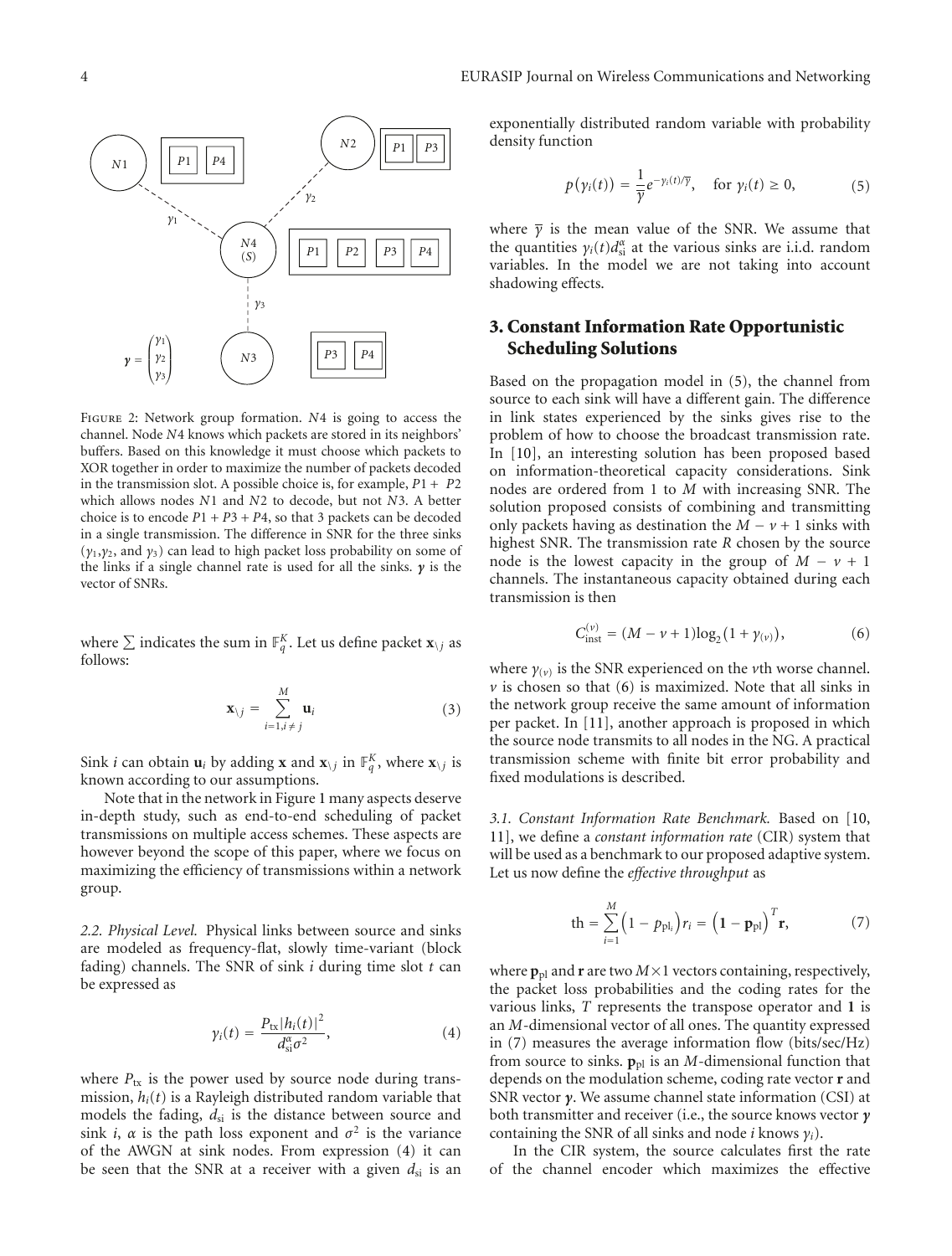throughput for each sink (individual effective throughput). Formally, for each sink *i*, we calculate

$$
r_i^* = \arg\max_{r_i} \left(1 - p_{\text{pl}_i}(y_i, r_i)\right) r_i,\tag{8}
$$

where  $p_{\text{pl}_i}(\gamma_i, r_i)$  is the packet loss probability on the *i*th link depending on the rate  $r_i$ . For each rate  $r_k^*$ , we define  $m_k$  as the number of sinks for which

$$
r_i \ge r_k^*.\tag{9}
$$

At this point, for each *k* we calculate the effective throughput, setting  $\mathbf{r} = r^k \mathbf{1}_k$  where  $\mathbf{1}_k$  is a  $m_k$ -dimensional vector of all ones. Finally, we choose *k* to maximize the effective throughput. Note that with the CIR approach only sinks whose optimal rate is greater or equal than the rate which maximizes the *total* effective throughput will receive data.

# **4. Opportunistic Adaptive Transmission for Network Coding**

We propose a scheme in which information rate is adapted to each sink's channel. This can be accomplished by inverting the order of channel coding and network coding at the source. In order to explain our method, let us consider again Figure 2. In the figure, a network group is depicted, in which node 4 accesses the channel as source node (*S*) and nodes *N*1, *N*2 and *N*3 are the sink nodes.

As mentioned in Section 2, the source is assumed to know the packets in each sink (this can be accomplished with a suitable ACK mechanism such as the one described in [9]). We propose a transmission scheme for a size *M* Network Group consisting in *M* variable-rate channel encoders, a  $\mathbb{F}_q^k$ adder and a modulator as shown in Figure 3. We assume CSI at both ends. The transmission scheme is as follows. Based on the SNR to sink  $i$ ,  $\gamma_i$ , the source chooses the code rate  $r_i = K_i^{\prime}/N$  that maximizes the throughput to sink *i*,  $i = 1, \ldots, M$ . Overall, the rate vector chosen by the source is the one that maximizes the effective throughput, defined as

$$
\mathbf{r}_{\rm opt}(\boldsymbol{\gamma}) = \arg \max_{\mathbf{r}} \left( \sum_{i=1}^{M} \Big[ 1 - p_{\rm pl_i}(\gamma_i, r_i) \Big] r_i \right)
$$

$$
= \arg \max_{\mathbf{r}} \left( \Big[ 1 - p_{\rm pl}(\boldsymbol{\gamma}, \mathbf{r}) \Big]^T \mathbf{r} \right). \tag{10}
$$

As we are under the hypothesis of independent channel gains, optimal rate can be found independently for each physical link. In order to apply our method to a packet network, we fix the size of coded packets to *N* symbols. Channel adaptation is performed by varying the number of information symbols in the coded packet. So, referring to Figure 3, once the optimal rate  $r_i^* = K_i/N$  has been chosen for link *i*,  $i = 1, ..., M$ , the source takes *Ki* information symbols from native packet *ui* and encodes them with a rate  $r_i^*$  encoder, thus obtaining a packet  $u'_i$  of exactly *N* symbols. Finally, packets  $u'_1, \ldots, u'_M$ are added in  $\mathbb{F}_q$ , modulated and transmitted. On the receiver side, sink *i* is assumed to know a priori the rate used by the source for packet  $u_i$  as it can be estimated using CSI.

As previously stated we will assume that a constant energy per channel symbol is used. We will not consider the case of constant energy per information bit as packet combination at source node is done in  $\mathbb{F}_q^K$  before channel symbol amplification.

As we will see in Section 6, in this paper, we consider *nonbinary LDPC* codes which have a word error rate characteristic (WER) versus SNR with a high slope. Thus, the packet loss probability is negligible  $(\leq 10^{-3})$  beyond a given SNR threshold and rapidly rises below the threshold. The threshold depends of the code rate considered. Under this assumption, (10) can be approximated with

$$
\mathbf{r}_{\rm opt}(\boldsymbol{\gamma}) = \arg \max_{\mathbf{r}} \left( \sum_{i=1}^{M} \left[ 1 - p'_{\rm pl_i}(\gamma_i, r_i) \right] r_i \right)
$$
  
= 
$$
\arg \max_{\mathbf{r}} \left( \left[ 1 - p'_{\rm pl}(\boldsymbol{\gamma}, \mathbf{r}) \right]^{T} \mathbf{r} \right),
$$
 (11)

where  $p'_{\text{pl}_i}(y_i, r_i)$  takes value 1 if  $\gamma \leq y_{\text{thresh}}$  and 0 otherwise, *γ*thresh being a threshold that depends on the rate *ri*. We will refer to our approach as adaptive information rate (AIR), indicating that the number of information bits per packet received by a given sink is adapted to its channel status. The same approximation regarding  $p_{\text{pl}}$  will be used for the CIR system.

#### **5. Information Theoretical Analysis**

Let us consider a system where opportunistic network coding [9] is used. As described in Section 2, opportunistic Network Coding consists in a source node combining together and transmitting *M* native packets to *M* sinks. Each of the sinks knows a priori all but one of the native packets (see Figure 2). Each of the receivers can, then, remove such known packets in order to obtain the unknown one. In the following, we provide an outline of the achievability for the achievable rate of the system, based on the results in [15] for the broadcast channel with side information [16]. In order to study the proposed adaptive transmission method we need to introduce an equivalent theoretical model. We model each of the *M* packets stored in the source node as an *information source*. Thus an equivalent model for our system is given by a scheme with a set of *M* information sources  $IS = \{IS_1, \ldots, IS_M\}$  all located in the source node, and a set of *M* sinks  $D = \{D_1, \ldots, D_M\}.$ Information source IS*<sup>i</sup>* produces a message addressed to sink  $D_i$  who has side information (perfect knowledge, specifically) about messages produced by sources in the subset IS \ IS*i*. This models the situation in which each of the sinks knows all but one of the messages transmitted by source node (see Figure 2). Figure 4 depicts the equivalent model. Let us consider the system we described in Section 4. The theoretical idea behind such system is to adapt the information rate of each information source IS*<sup>i</sup>* to channel  $i$ . Each information source  $IS_i$  chooses a message from a set of 2*nRi* different messages. An *M*-dimensional channel code book is randomly created according to a distribution  $p(x)$ and revealed to both sender and receiver. The number of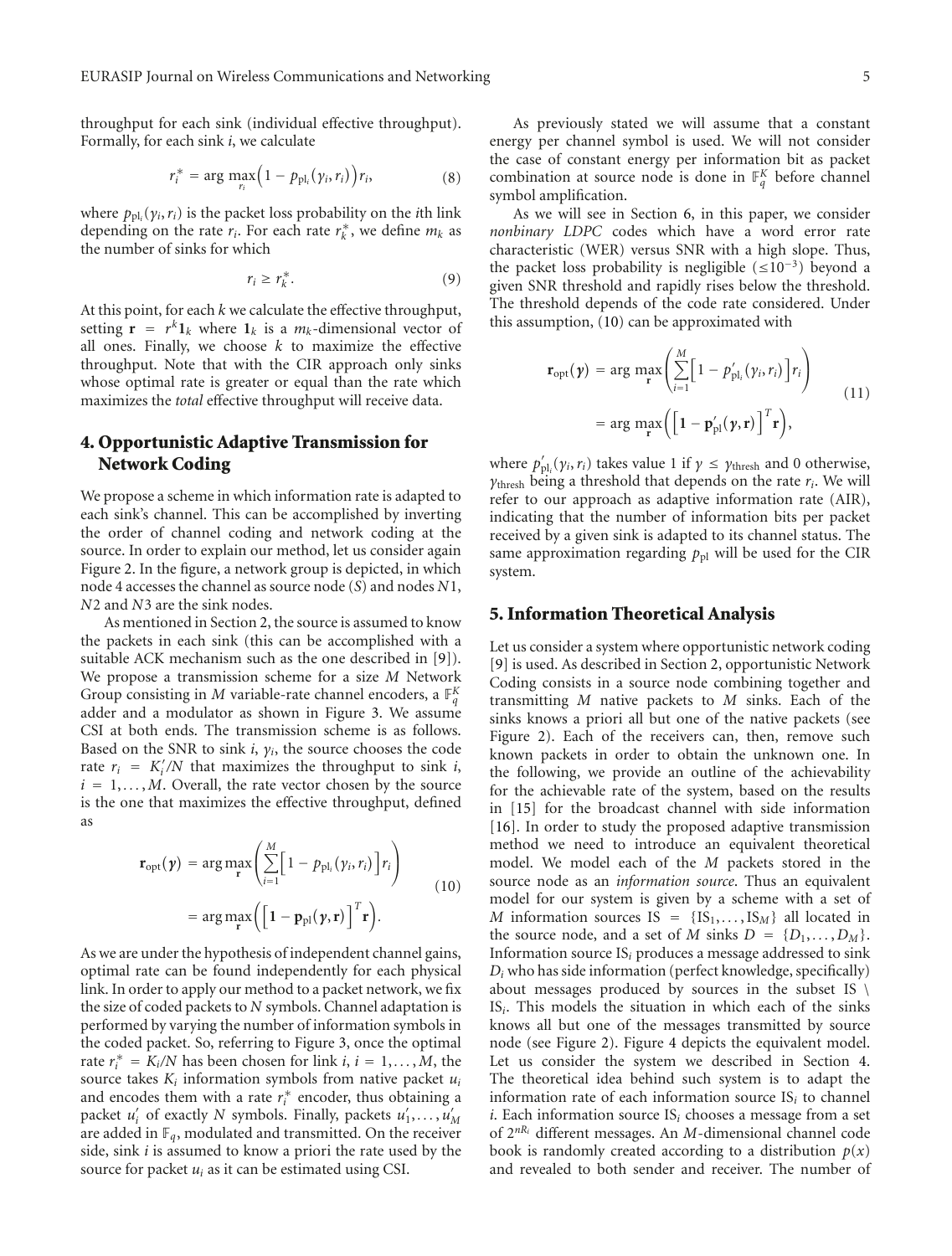

Figure 3: Transmission scheme at source node for the proposed adaptive transmission scheme: the number of information symbols per packet addressed to a given sink is adapted to the sink's channel status using channel encoders at different rates. In the picture, the packet length at the output of the various blocks is indicated.

sequences in the channel code book is  $2^{n \sum_{i=1}^{M} R_i}$ . Source node produces a set of *M* messages, one for each information source in it. Given a set of messages, the corresponding channel codeword *X* is selected and transmitted over the channel. Sink *Di* decodes the output *Yi* of his channel by fixing  $M - 1$  dimensions in the channel code book using its side information about the set of information sources *<sup>S</sup>*\IS*<sup>i</sup>* and applying typical set decoding along dimension *<sup>i</sup>*. If we impose that for each information source  $R_i < I(X'; Y'_i)$  =  $log_2(1 + \gamma_i)$  where *X'* and *Y<sub>i</sub>* are, respectively, the input and output of a channel where only transmission to sink *Di* takes place, then an achievable rate for the system is the sum of the instantaneous achievable rates of the various links

$$
R_{\text{air}} = \sum_{\nu=1}^{M} \log_2(1 + \gamma_{\nu}).
$$
 (12)

Let us now consider the scheduling solution proposed in [10]. According to this solution, sinks are ordered from 1 to *M* with increasing channel quality. The  $M - v + 1$ information sources aiming to transmit to the  $M - v + 1$ sinks with best channels (i.e., sinks  $D_{\nu}, D_{\nu+1}, \ldots, D_M$ ) are selected. Each information source in the source node chooses a message from a set of 2*nR* elements, where *R* is chosen so that  $R = \log_2(1 + \gamma_v)$ . This means that only sinks whose channels have instantaneous capacity greater than or equal to node *v* can decode their message. Only information sources

that produce messages addressed to these nodes are selected for transmission. An achievable rate for this system can be obtained from  $(12)$  by setting to 0 the first  $\nu$  terms in the sum, setting the others equal to  $\log_2(1 + \gamma_v)$  and optimizing with respect to *v*

$$
R_{\rm cir} = \max_{\nu} \left\{ (M - \nu + 1) \log_2 (1 + \gamma_{(\nu)}) \right\},\tag{13}
$$

where  $\gamma_{(\gamma)}$  indicates the *v*th worst channel SNR. In order to compare the two approaches, we will consider the probability, or equivalently the percentage of time, during which each of the systems achieves a rate lower than a given value *R*, that is,

$$
P\{R_{\text{inst}} < R\} = F_{R_{\text{inst}}}(R),\tag{14}
$$

where  $F_{R_{\text{inst}}}(R)$  is the cumulative density function of the variable  $R_{inst}$ . In the constant information rate system such probability is

$$
P\{R_{\rm cir} < R\} = P\bigg\{\max_{\nu} \Big[ (M - \nu + 1)\log_2\big(1 + \gamma_{\nu}\big) \Big] < R\bigg\}.\tag{15}
$$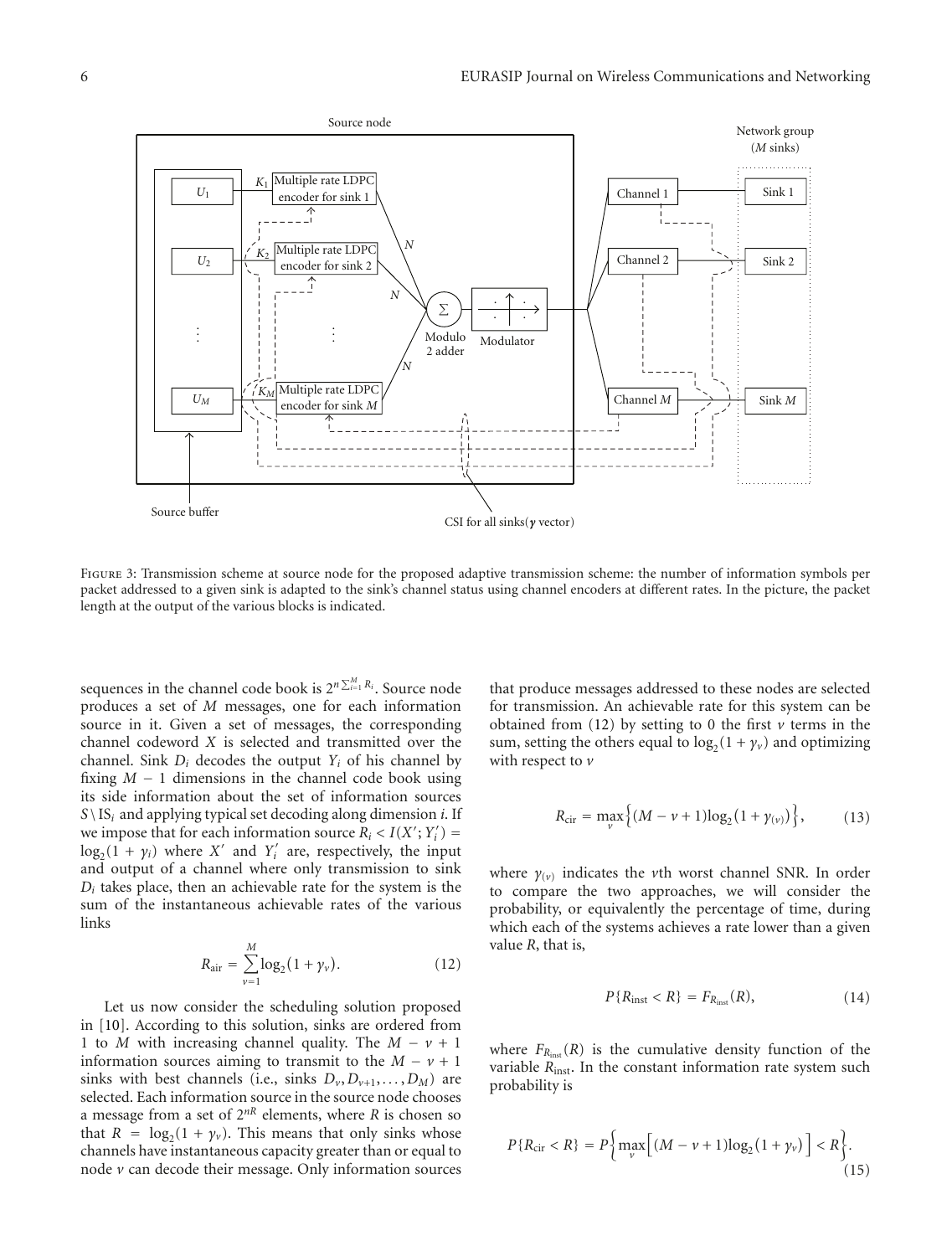

FIGURE 4: Equivalent scheme for adaptive transmission. *M* information sources {IS<sub>1</sub>, ..., IS<sub>M</sub>} are located in the source node. Information source *ISi* produces a message addressed to sink *i* which has previous knowledge of messages produced by information sources in the subset  $S \setminus IS_i$ .  $p(y_i | x)$  represents the probability transition function of the channel between the source node and sink *i*.

We calculated this expression for a network with a generic number *M* of nodes (see Appendix A). Such expression is given by

Let us now consider the cumulative density function for our proposed system (adaptive information rate). By definition we have

$$
F_{R_{\text{cir}}}(R)
$$
\n
$$
= \sum_{j_1=0}^{1} \sum_{j_2=1}^{M-j_1} \sum_{j_2=0}^{\min(2-j_1,M-j_1-j_M)} \sum_{j_3=0}^{\min(2-j_1-j_2,M-j_1-j_2-j_M)} \sum_{j_3=0}^{\min(M-2-j_1-\cdots-j_{M-3},M-j_1-j_2-\cdots-j_{M-3}-j_M)} \sum_{j_{M-2}=0}^{\min(M-2-j_1-\cdots-j_{M-3},M-j_1-j_2-\cdots-j_{M-2}-j_M)} \alpha_M^{j_M},
$$
\n
$$
\times \frac{M!}{j_1! \cdots j_M!} \alpha_1^{j_1} \alpha_2^{j_2} \cdots \alpha_{M-2}^{j_{M-2}} \alpha_{M-1}^{M-j_1-j_2-\cdots-j_{M-2}-j_M} \alpha_M^{j_M},
$$
\n(16)

where

$$
\alpha_j = \alpha_j(R) = e^{1/\overline{\gamma}} \Big( e^{-2^{R/(j+1)}/\overline{\gamma}} - e^{-2^{R/j}/\overline{\gamma}} \Big), \qquad (17)
$$

for  $v \neq M$ , and

$$
\alpha_M = \alpha_M(R) = e^{1/\overline{\gamma}} \Big( e^{-1/\overline{\gamma}} - e^{-2^{R/M}/\overline{\gamma}} \Big), \tag{18}
$$

 $\bar{\gamma}$  being the mean value of the SNR, assumed to be exponentially distributed.

$$
P\{R_{\text{air}} < R\} = P\left\{\sum_{\nu=1}^{M} \log_2(1 + \gamma_{\nu}) < R\right\}
$$
\n
$$
= P\left\{\sum_{\nu=1}^{M} c_i < R\right\} = \int_{-\infty}^{R} f_{c_1}(c) \otimes \cdots \otimes f_{c_M}(c) dc,\tag{19}
$$

where:

$$
f_{c_i}(c) = \frac{e^{1/\overline{\gamma}}}{\overline{\gamma}} \ln(2) 2^c e^{-2c/\overline{\gamma}} u(c), \qquad (20)
$$

 $u(c)$  being a function that assumes value 0 for  $c < 0$  and 1 for *c >* 0. Expression (19) is difficult to calculate in closed form for the general case. For the low SNR regime we calculated the following expression (see Appendix B):

$$
P\{R_{\rm air} < R\} = 1 - e^{-R\ln(2)/\overline{\gamma}} \sum_{\nu=0}^{M-1} \frac{\left(R\ln(2)/\overline{\gamma}\right)^{\nu}}{\nu!}.\tag{21}
$$

In Figure 5, expressions (16) and (21) are compared for a Network Group of 5 nodes and an average SNR of −10 dB. The Montecarlo simulation of our system is also plotted for comparison with (21). At higher SNR (see Figure 6), the CDF of AIR system is upper bounded by (16) and loosely lower bounded by the (21) (see Appendix B). A better lower bound is given by (see Appendix B):

$$
F_{R_{\rm dir}}^-(R) = e^{M/\overline{\gamma}} \left( e^{-1/\overline{\gamma}} - e^{-2^{R/M}/\overline{\gamma}} \right)^M.
$$
 (22)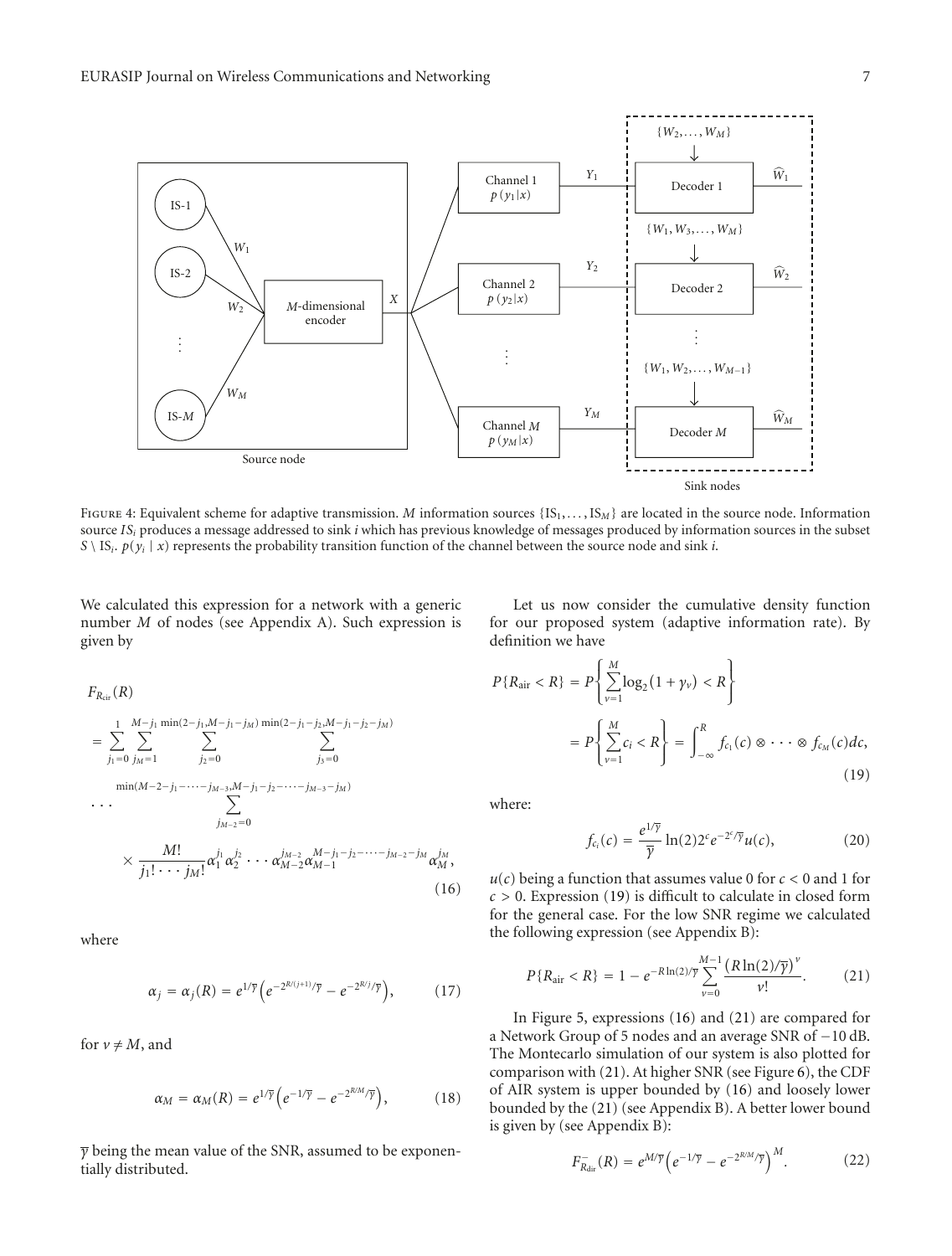

Figure 5: Comparison between cumulative density functions in the system with constant information rate (CIR), adaptive information rate (AIR) and Montecarlo simulation of AIR. For each value of *R*, the constant rate system has a probability not to achieve a rate equal or greater that *R* which is higher with respect to our system. Equivalently, our system will be transmitting at a rate higher than *R* for a greater percentage of time.



Figure 6: Comparison between cumulative density functions of the two systems with  $M = 5$  nodes and SNR =  $5$  dB. We can see how for the 40% of time the rate of AIR system will be above 8 bits/s/Hz while CIR system achievable rate will be above 5.2 bits/s/Hz. At high SNR the (21) is a loose upper bound for the (19). A tighter lower bound is given by 22 which is also plotted.

The ergodic achievable rate of the two systems can now be calculated. For the constant information rate system, we have

$$
\overline{R_{\rm cir}} = E\{R_{\rm cir}\} = \int_{-\infty}^{+\infty} c \frac{dF_{R_{\rm cir}}(c)}{dc} dc,
$$
 (23)

where  $F_{R_{\text{cir}}}(\mathfrak{c})$  is given by (16).



Figure 7: Ergodic achievable rate for AIR and CIR systems for a Network Coding group with *M* = 5 nodes. The high values of the rates are due to NC gain. We see how AIR system gains about 2 bits/sec/Hz in all the considered SNR range.

As for the system with adaptive information rate, we have

$$
\overline{R_{\text{air}}} = E\{R_{\text{air}}\} = E\left\{\sum_{\nu=1}^{M} c_i\right\} = ME\{c_i\} = M\frac{e^{1/\overline{\gamma}}}{\ln 2} \left[E_1\left(\frac{1}{\overline{\gamma}}\right)\right],\tag{24}
$$

where  $E_1(x)$  is the exponential integral defined as

$$
E_1(x) = \int_1^{\infty} \frac{e^{-tx}}{t} dt.
$$
 (25)

In Figure 7, the average achievable rate of the two systems, assuming constant transmitted power, is plotted against the mean SNR for AIR and CIR systems with *<sup>M</sup>* <sup>=</sup> <sup>5</sup> nodes.

#### **6. Simulation Setup and Results**

In this section, we describe the implementation of the proposed scheme using nonbinary LDPC codes and soft decoding.

*6.1. Notation.* During each transmission slot the source node combines together the packets in  $\mathcal{U}'$  (see Section 4) and broadcasts the resulting packet to sink nodes of the network group. In this paper, we used the DaVinci codes, that is, the nonbinary LDPC codes from the DaVinci project [17]. For such codes the order of the Galois field is  $q = 64 = 2^6$ , that is, each GF symbol corresponds to 6 bits. We denote the elements of the finite field by  $\mathbb{F}_q = \{0, 1, \ldots, q - 1\}$ , where 0 is the additive identity.

 $\mathbf{u}'_i \in \mathbb{F}_q^{K_i}$  denotes the message of user *i*, of length *K*<sub>i</sub> symbols, that is,  $6K_i$  bits.  $\mathbf{c}_i \in \mathbb{F}_q^N$  is the codeword of user *i*, of length  $N = 480$  symbols, that is,  $6 \cdot 480 = 2880$  bits, constant for all users.

*6.2. L-Vectors.* A codeword **c** contains *N* code symbols. At the receiver, the demapper provides the decoder with an LLRvector (log-likelihood ratio) of dimension *q* for each code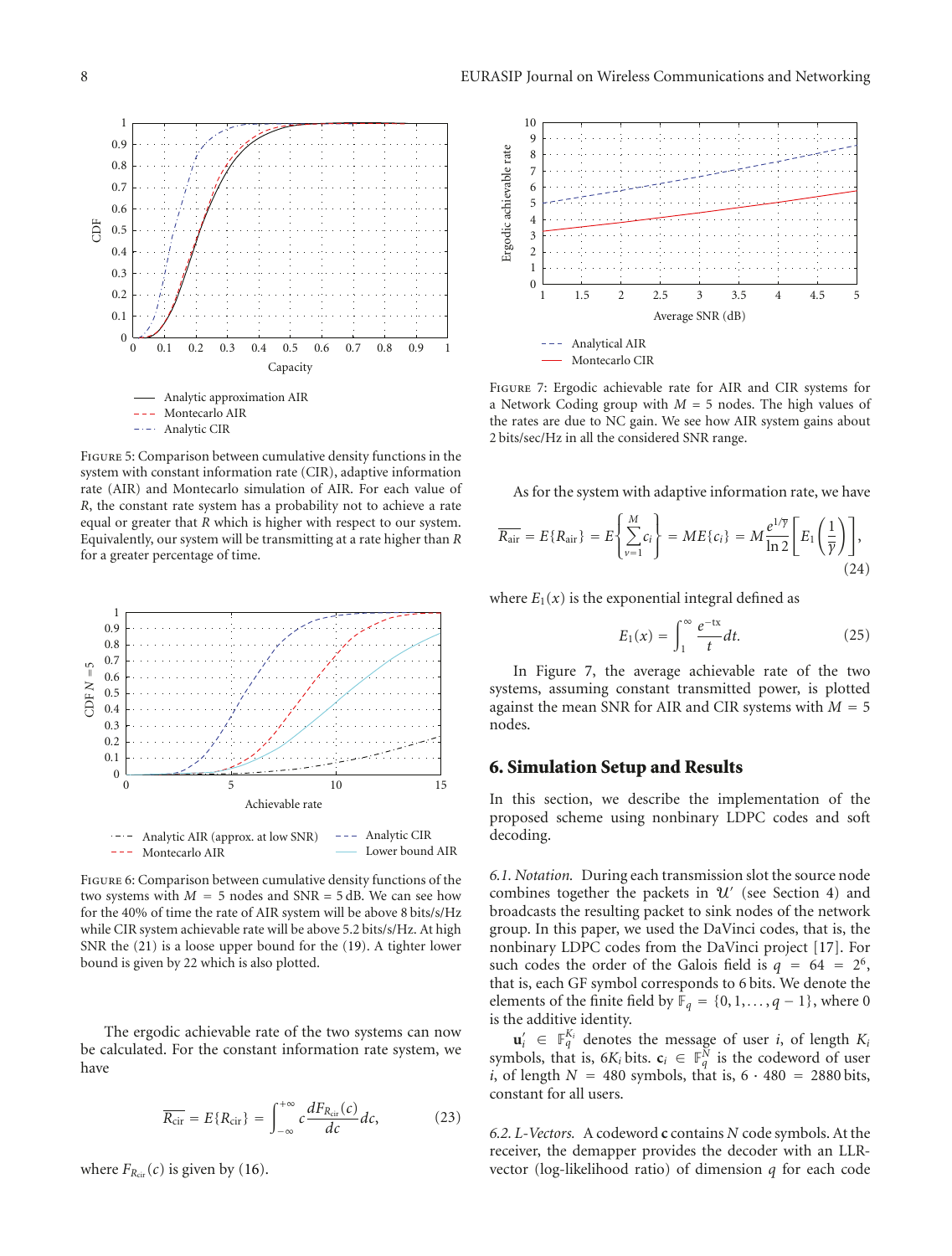symbol, that is, for each codeword, the demapper has to compute  $q \cdot N$  real values.

The LLR-vector corresponding to code symbol *n* is defined as  $\mathbf{L} = (L_0, L_1, \ldots, L_{q-1})$ , with

$$
L_k \triangleq \ln \frac{P[c_n = k \mid \mathbf{y}]}{P[c_n = 0 \mid \mathbf{y}]}.
$$
 (26)

For 64-QAM and a channel code defined over  $\mathbb{F}_{64}$ , this simplifies to (see e.g., [18])

$$
L_k = \frac{1}{N_0} (|y_n - h_n \mu(0)|^2 - |y_n - h_n \mu(k)|^2), \qquad (27)
$$

where  $\mu : \mathbb{F}_q \to \mathcal{X}$  is the mapping function, which maps a code symbol to a QAM constellation point, the noise is  $CN(0, N_0)$  distributed and  $h_n$  is the channel coefficient.

*6.3. Network Decoding for LLR-Vectors.* We want to compute the LLR-vector of user *i*, having received  $y_n = h_n \mu(c_n) + w_n$ .  $\mathbf{c} = \sum_{i=1}^{U} \mathbf{c}_i$  is the sum (defined in  $\mathbb{F}_q$ ) of all codewords.

We assume that user *i* knows the sum of all other codewords

$$
\mathbf{c}_{\backslash i} \triangleq \sum_{\substack{j=1 \ j \neq i}}^{U} \mathbf{c}_{j}.
$$
 (28)

Then the LLR-vector of user *i* for code symbol *n* is

$$
L_{k}^{(i)} \triangleq \ln \frac{P[c_{i,n} = k | y_n, c_{\backslash i,n}]}{P[c_{i,n} = 0 | y_n, c_{\backslash i,n}]} = \ln \frac{P[c_n - c_{\backslash i,n} = k | y_n]}{P[c_n - c_{\backslash i,n} = 0 | y_n]}
$$
  
= 
$$
\ln \frac{P[c_n = k + c_{\backslash i,n} | y_n]}{P[c_n = c_{\backslash i,n} | y_n]}
$$
  
= 
$$
\ln \frac{P[c_n = k + c_{\backslash i,n} | y_n]}{P[c_n = 0 | y_n]} \frac{P[c_n = 0 | y_n]}{P[c_n = c_{\backslash i,n} | y_n]}
$$
  
= 
$$
L_{k+c_{\backslash i,n}} - L_{c_{\backslash i,n}}.
$$
 (29)

The sum in the indices is defined in  $\mathbb{F}_q$ . In Figure 8 the block scheme of the *i*th receiver is illustrated.

Note that in our scheme, we have inverted the order of network and channel coding, while doing soft decoding at the receiver. This approach has the important advantage of allowing rate adaptation while fully preserving the advantages of channel and network coding.

The network coding stage is transparent to the channel coding scheme; that is, the channel seen by the channel decoder is equivalent to the channel without network coding. This is the reason why no specific design of the channel code is required for the proposed scheme.

*6.4. Rate Adaptation.* For 64-QAM with the DaVinci codes of length  $N = 480$  code symbols and rates  $R_c \in$ {1*/*2, 2*/*3, 3*/*4, 5*/*6}, we obtain the following word error rate (WER) curves.

For a target WER of 10−3, this leads to the SNR thresholds of Table 1.



Figure 8: Receiver scheme for node *i*. The demapper provides the decoder with **L** vectors relative to received symbols. Network decoder uses knowledge of symbol  $c_{\backslash i}$  to calculate  $L^{(i)}$  vector, that is, the **L** vector of **c***i*.



Figure 9: Word error rate (WER) for nonbinary LDPC codes at various rates. The high slopes of the curves allow to define thresholds for the various rates, such that a very low word error rate (*<*10−3) is achieved beyond the threshold, while it rapidly increases before such thresholds.

*6.5. Simulation Results.* In the following, the channel is block Rayleigh fading with average SNR *<sup>γ</sup>*. For *<sup>M</sup>* <sup>=</sup> 5 users, sum rates for the proposed system and for the benchmark system are depicted in Figure 10.

Next, we consider two users, where the first one has average SNR  $\bar{\gamma}_1$  and the second one  $\bar{\gamma}_2 = 0.1 \bar{\gamma}_1$ , that is, 10 dB less. The resulting rates are depicted in Figure 11.

As before, the error rate is very low in both cases (the adaptation is designed such that  $P_w$  < .001, and this is fulfilled.)

#### **7. Implementation**

In this section, we discuss some issues arising by the application of our proposed scheme. In particular we discuss a generalization of network groups, in order to apply our method to a real system, the effects of packet fragmentation due to the use of different code rates and the implications our method has on system fairness.

*7.1. Generalized Network Group.* In Section 2, we assumed that, at each transmission, the source combines so that each of the sinks knows all but one of the packets. This assumption can be relaxed, leading to a more general case which makes our scheme usable in most situations arising in practice.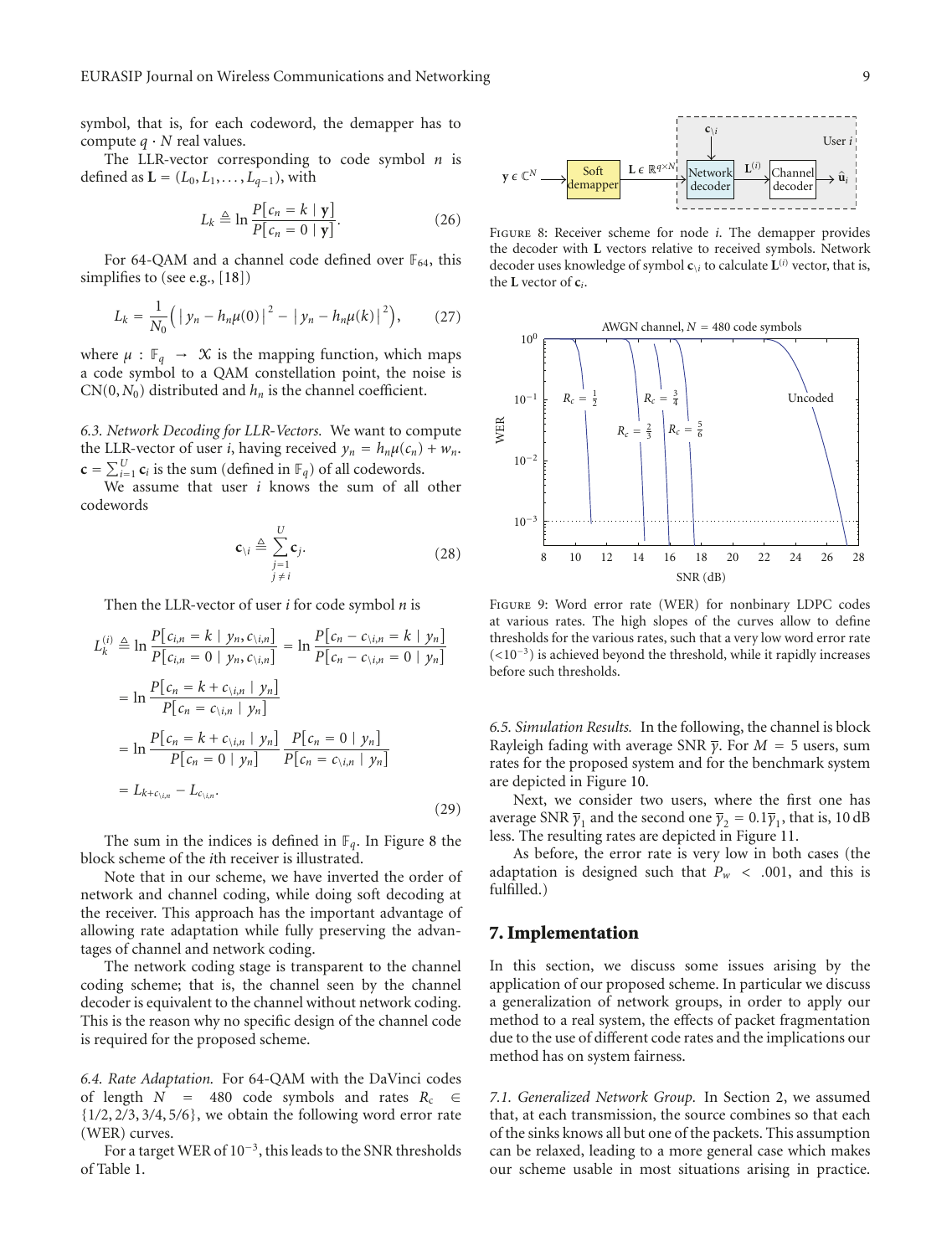Table 1: In the table the information packet length *K* and the coding rate *Rc* are indicated for each SNR threshold. Note that for each threshold we have:  $K/R_c = 480$ , that is, all encoded packets have the same length.

| $\boldsymbol{\mathcal{U}}$<br>А |           | 240   | 320   | 360   | 400                   | 480                |
|---------------------------------|-----------|-------|-------|-------|-----------------------|--------------------|
| $R_c$                           |           | - 1 - | ل ایک | ノケ    | 2/ O                  |                    |
| <b>SNR</b>                      | $-\infty$ |       | 14.4  | 1.9.7 | $\sim$ $\sim$<br>11.7 | $\sim$ $-$<br>، سه |
|                                 |           |       |       |       |                       |                    |





Figure 10: Sum rate for AIR and CIR systems for a Network Coding group with  $M = 5$  nodes. Variable rate nonbinary LDPC codes with 64 QAM modulation have been used. The high values of the rates are due to NC gain. We see how AIR system gains about 2 bits/channel use in the higher SNR range. It is interesting to note that almost the same gain has been calculated in Section 5 when considering the average achievable rates for CIR and AIR systems with the same number of nodes at lower SNRs.

Let us consider a generalized network group of size *M*. The source has a set of packets  $u_s$  while sink *j* has a set of packets  $\mathcal{U}_i$  lacking one or more packets in  $\mathcal{U}_s$ . Let us now define the set  $u_{\cap \setminus j}^*$  as

$$
\mathcal{U}_{\cap \setminus j}^* = \mathcal{U}_1 \cap \cdots \cap \mathcal{U}_{j-1} \cap \mathcal{U}_j^c \cap \mathcal{U}_{j+1} \cap \cdots \cap \mathcal{U}_M, \qquad (30)
$$

where  $\mathcal{U}_i^c$  denotes the complement of  $\mathcal{U}_j$ . In other words,  $u_{\cap \setminus j}^*$  represents all packets which are common to all sinks but sink *j*. The source transmits to node *j* one of the packets in the set  $u_s \cap u_{\cap \setminus j}^*$  (i.e., all packets in  $u_{\cap \setminus j}^*$  which are known to the source node). Thus, if we indicate with  $|\mathcal{U}|$  the cardinality of set  $u$ , the sink *j* will need  $|u_s \cap u_{\cap \setminus j}^*|$  linearly independent (in  $GF(q)$ ) packets in order to decode all the |U<sub>S</sub>∩U∗∧<sub>j</sub>| original native packets [19]. Such l.i. packets can be obtained from the same source node or from other nodes in the network which previously stored the packets. With such scheme a total of  $\max_j(|\mathcal{U}_i^c|)$  transmission phases are needed for all the sinks to know all the packets. As a special case, if  $|\mathcal{U}_{\mathcal{S}} \cap \mathcal{U}_{\cap \backslash j}^*| = 1$  for all *j*, we have the NG considered in Section 2.

Figure 11: Comparison of the rates of two nodes belonging to a Network Coding group with *M* = 2 nodes in both AIR and CIR systems. One of the nodes suffers from a higher path loss attenuation (10 dB) with respect to the other. Node with better channel in AIR system achieves higher rate with respect to node with better channel in CIR system. The gain arises from adapting the coding rate of each node to the channel independently from the other nodes.

In order to understand how to proceed when more than one packet is unknown at one or more sinks, define an *M*dimensional vector space associated to the source packet set  $\mathcal{U}_S$ . A canonical basis for this space is defined as  $e_1$  =  $[10 \cdots 0] \cdots e_M = [0 \cdots 01]$ . The transmitted packet is a linear combination of this basis,  $x = a_1 * e_1 + \cdots + a_M * e_M$ .

The sets of missing packets in sink  $i$ ,  $\mathcal{U}_i^c$ , define a  $|U_i^c|$ -dimensional space. In the concept of network group described in Section 2, the transmitted packet is obtained as  $x = e_1 + \cdots + e_M$ , which is linearly independent from the subspace spanned by the packets owned by sinks  $1 \cdots M$ . As a result, the packets contained in each sink together with *x* span the whole space *IS*, therefore all packets can be decoded.

In a more general case, where more than one packet is unknown by one or more sinks, we need to transmit a number of packets that, along with the subspaces spanned by the packets of sinks  $1 \cdots M$ , span the whole  $U_s$ . Transmitting  $\max_i(|\mathcal{U}_i^c|)$  linear combinations of packets is sufficient to achieve this goal.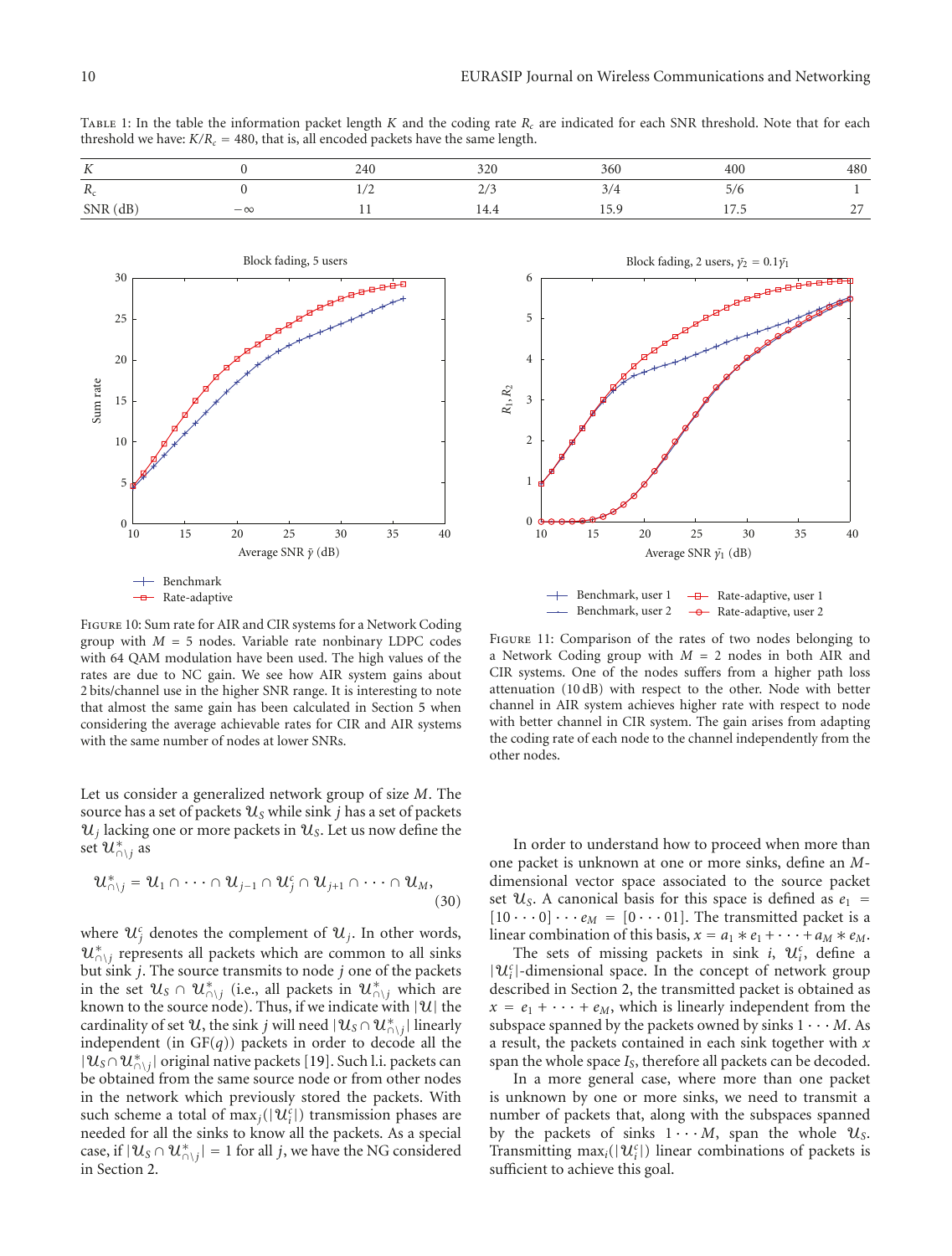

Figure 12: In the setup the three sinks have three distinct subsets of packets in *S*'s buffer and channels from *S* to each of the sinks have a different SNR.



Figure 13: Virtual representation of event A. Random variables  $x_1, \ldots, x_M$  are sorted in ascending order in sequence  $x_{(1)}, \ldots, x_{(M)}$ . According to the definition of event *A* the *v*th variable must assume a value less or equal  $R/(M - \nu + 1)$ .

In Figure 12, an example is given which clarifies the concept just described. In the setup the three sinks have three distinct subsets of packets and channels from *S* to each of the sinks have SNRs *γ*1, *γ*<sup>2</sup> and *γ*3. Table 2 gives a possible scheduling and transmission solution for the setup in Figure 12 by applying the method we just described together with channel adaptation.

In particular, during the transmission the source broadcasts a packet obtained by adding packets  $\mathbf{p}_4^{y_1}$ ,  $\mathbf{p}_1^{y_2}$ , and  $\mathbf{p}_6^{y_3}$ , where  $p_4^{\nu_1}$  is packet  $p_4$  after channel encoding adapted to *γ*1. Once sink 1 receives **p4**, it needs packet **p5**. Next packet transmitted by *S* is  $p_5^{\nu_1}$  added with  $p_3^{\nu_2}$  and  $p_2^{\nu_3}$  for sinks 2 and 3, respectively. Finally packet  $p_2^{\nu_2}$  is transmitted to sink 2.

*7.2. Packet Fragmentation and Fairness.* Our proposed solution implicitly assumes that native packets can be fragmented. Each native packet **u** can be considered as a length *K* buffer. In order to match the optimal rate on the channel, only a part of the buffer **u** is sent over the channel during a time slot on size *N* coded packet. In the following, we discuss how to handle native packet fragmentation at the network level.

*Scheduling in Packet Fragmentation.* When a node requests a packet that needs to be fragmented the first part of the packet is always sent out first. This avoids that different nodes in the network have nonoverlapping parts of the same native packet, which could make the formation of network coding groups more difficult. Let us now consider the case in which a given node *i*requests a fragment *fv* of a given native packet **u***i*. In this case, nodes belonging to its NC group do not need to know the whole native packet. It is sufficient that the portion they know of native packet  $\mathbf{u}_i$  include fragment  $f_\nu$ .

*Capacity and NC Group Limits.* The maximum rate at which a given node in a network group can receive data is actually limited by two factors. One is the capacity of the physical link between source and node (capacity-limited rate). The other factor that limits the transmission rate is the minimum across the nodes of the NC group of the portion of packet  $\mathbf{u}_i$ . If such portion has length  $K'$ , then the maximum transmission rate for packet **u***<sup>i</sup>* during a packet slot must be less than *K'*/*N*, otherwise not all nodes in the NC group will be able to correctly decode the packet addressed to them (NC group-limited rate). The last factor must be taken into account in the formation of the NC group. In order to avoid such situation we can impose that a packet cannot be transmitted before it has been completely received.

*Fairness Improvement.* Shadowed users in a network would probably experience a high packet loss rate. The CIR approach penalizes those nodes, as their channels will have a low capacity. By adapting the rate to each of the nodes' channel conditions we can guarantee that users which experience shadowing for a long time (e.g., because of big urban barriers) are not totally excluded from the communication. This is likely to increase fairness and decrease delay in the system.

These are some side effects at network level of our proposed method. The global behavior of a network in terms of aggregated throughput, reliability, delay, and fairness where such transmission scheme is used need to be quantified by means of analytical/numerical methods, and is beyond the scope of this paper.

# **8. Conclusion**

In this paper we proposed a new approach for rate adaptation in opportunistic scheduling. Such approach applies channel adaptation techniques originally proposed for asymmetric TWRC communication to a network context. After system model definition at both packet level (network group) and physical level (channel statistics), we described previously proposed methods for transmission scheduling in NC. We carried out a comparison between our method (adaptive information rate) and the scheduling method typically used in nc (constant information rate) from a information theoretical point of view. We obtained expression for the cdf of achievable rates for CIR system and a lower bound for AIR system's cdf. We also calculated an approximation to AIR cdf at low SNRs and showed that cdf of CIR systems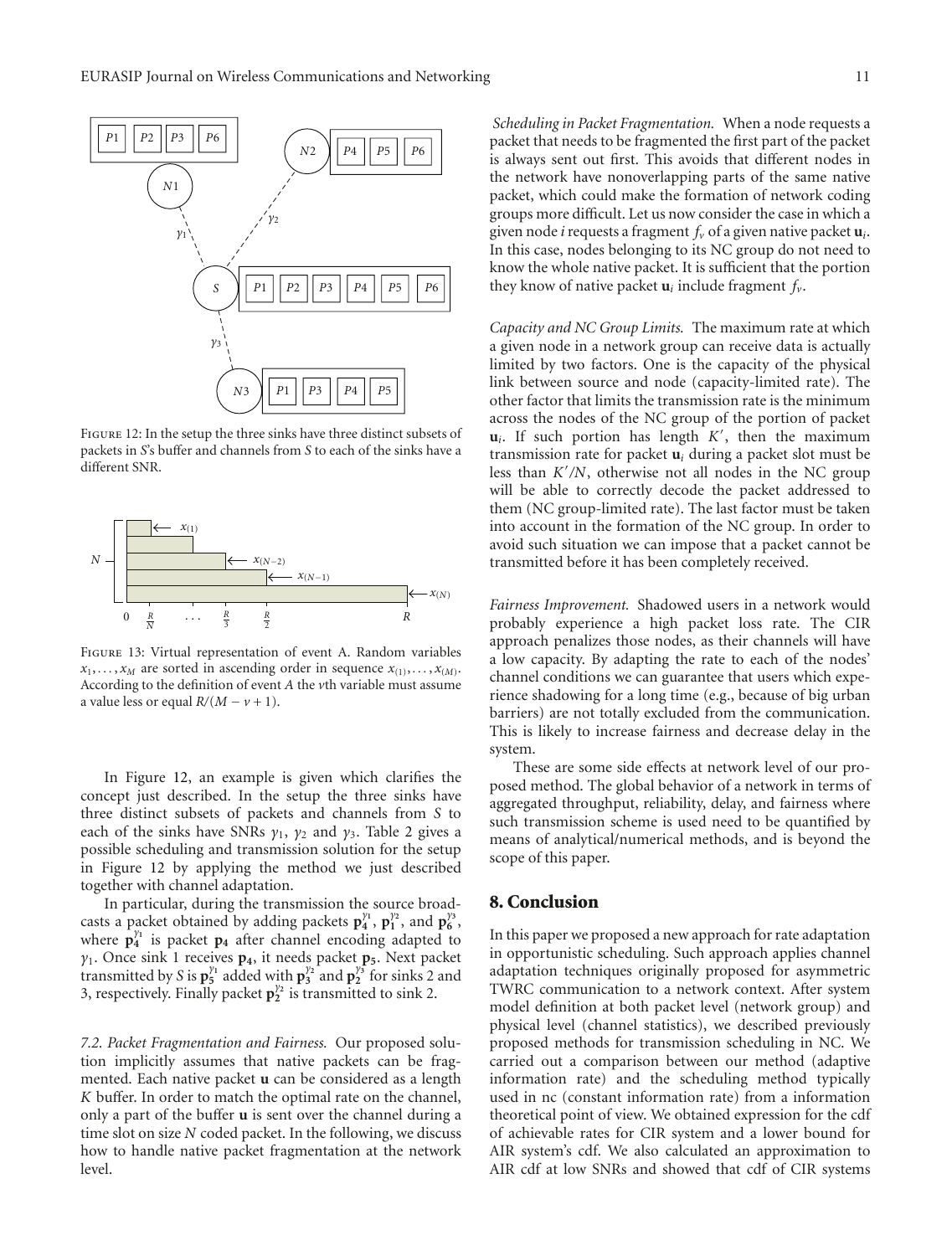Trx phase  $\mathcal{U}_1$   $\mathcal{U}_S \cap \mathcal{U}_{\cap}^*$  $u_2$   $u_s \cap u_{\alpha_2}^*$  $u_3$   $u_5 \cap u_{\gamma\lambda}^*$ ∩\<sup>3</sup> Transmitted 0 *p*1, *p*2, *p*3, *p*<sup>6</sup> *p*4, *p*<sup>5</sup> *p*4, *p*5, *p*<sup>6</sup> *p*1, *p*<sup>3</sup> *p*1, *p*3, *p*4, *p*<sup>5</sup> *p*<sup>6</sup> *p γ*1 <sup>4</sup> <sup>⊕</sup> *<sup>p</sup> γ*2 <sup>1</sup> <sup>⊕</sup> *<sup>p</sup> γ*3 6 1 *p*1, *p*2, *p*3, *p*6, *p*<sup>4</sup> *p*<sup>5</sup> *p*4, *p*5, *p*6, *p*<sup>1</sup> *p*<sup>3</sup> *p*1, *p*3, *p*4, *p*5, *p*<sup>6</sup> *p*<sup>2</sup> *p γ*1 <sup>5</sup> <sup>⊕</sup> *<sup>p</sup> γ*2 <sup>3</sup> <sup>⊕</sup> *<sup>p</sup> γ*3 2 2 *p*1, *p*2, *p*3, *p*4, *p*5, *p*<sup>6</sup> *p*1, *p*3, *p*4, *p*5, *p*<sup>6</sup> *p*<sup>2</sup> *p*1, *p*2, *p*3, *p*4, *p*5, *p*<sup>6</sup> *p γ*2 2

3 *p*1, *p*2, *p*3, *p*4, *p*5, *p*<sup>6</sup> *p*1, *p*2, *p*3, *p*4, *p*5, *p*<sup>6</sup> *p*1, *p*2, *p*3, *p*4, *p*5, *p*<sup>6</sup>

Table 2: Scheduling solution for the setup of Figure 12. *txk* indicates the transmission phase. Each phase corresponds to the complete transmission of a native packet (or a sum of native packets).

is an upper bound that of AIR system. We implemented a simulator using nonbinary LDPC codes developed in the DaVinci project [17] and showed that our method allows a better exploitation of good channels with respect to CIR method. This was shown to increase throughput at each transmission. We then discussed some issues that arise from the modifications at physical level brought from AIR method in a network coding scenario. Such issues will be extensively analyzed and their impact quantified in our future works, as well as a system-level throughput analysis gain. New coding techniques can also be investigated in order to fully exploit achievable throughput and fairness enhancements in AIR systems.

### **Appendices**

In the following, we derive the calculation for the cumulative density function of the achievable rate for the system with constant information rate and the approximation for the cdf of the adaptive information rate system we proposed in this paper. We talk about achievable rates and not capacity as we are not optimizing with respect to power.

#### **A. Constant Information Rate**

Channel coefficients are i.i.d. exponentially distributed random variables with mean value *γ*. Their marginal pdf is then

$$
f_{\Gamma}(\gamma) = \frac{1}{\overline{\gamma}} e^{-\gamma/\overline{\gamma}} u(\gamma).
$$
 (A.1)

Let us sort channel coefficients of the *M* receivers in ascending order, namely,

$$
\gamma_{(1)} < \gamma_{(2)} < \cdot \cdot \cdot < \gamma_{(M-1)} < \gamma_{(M)}.
$$
 (A.2)

We will use round brackets to indicate variables sorted in ascending order, that is,  $\gamma_{(1)}$  is the smallest among variables  $\gamma$ <sub>(*v*)</sub>. As stated in Section 5, the cdf for the constant information rate system is given by:

$$
F_{R_{\text{cir}}}(R) = P\{R_{\text{cir}} < R\}
$$
\n
$$
= P\left\{\max_{\nu \in \{1,\dots,M\}} \left[(M - \nu + 1)\log_2(1 + \gamma_{(\nu)})\right] < R\right\}.
$$
\n(A.3)

Let us introduce the following notation:

$$
x_{\nu} = \log_2(1 + \gamma_{\nu}),
$$
  
\n
$$
x_{(\nu)} = \log_2(1 + \gamma_{(\nu)}),
$$
\n(A.4)

and finally

$$
z = \max_{\nu \in \{1, \dots, M\}} \left[ (M - \nu + 1) \log_2 (1 + \gamma_{\nu}) \right] = R_{\text{cir}}.
$$
 (A.5)

Using  $(A.5)$  in  $(A.3)$  we can write

$$
F_{\rm cir}(R) = P\{z < R\} = F_Z(R),\tag{A.6}
$$

where  $F_Z(R)$  is the cumulative distribution function of the variable *z* calculated in point *R*. The function  $F_Z(R)$  is, by definition

$$
F_Z(R) = P\{Mx_{(1)} < R, (M-1)x_{(2)} < R, \dots, x_{(M)} < R\}.\tag{A.7}
$$

Note that the smaller the variable  $x_{(v)}$ , the higher the multiplying coefficient  $M - v + 1$ .

We can rewrite the (A.7) as

$$
F_Z(R) = P\Big\{x_{(1)} < \frac{R}{M}, x_{(2)} < \frac{R}{M-1}, \dots, x_{(M)} < R\Big\}. \quad \text{(A.8)}
$$

Let us indicate the event inside brackets as *A*. Figure 13 gives a graphical representation of event *A*.

We can calculate the probability of event *A* by using the law of total probability

$$
F_Z(R) = \sum_{i=1}^{M} P\{A \cap B_i\},
$$
 (A.9)

where  $B_i$  are disjoint events partitioning the area of the sample space to which *A* belongs. Let us choose as *Bi* the event " $j_n$  out of *M* variables fall in the interval  $\left[\frac{R}{n} + \frac{R}{n}\right]$ 1),  $R/n$ <sup>"</sup> for all  $n \in \{1, 2, ..., M\}$  and putting  $R/(M + 1) = 0$ and  $\sum_{n=1}^{M} j_n = M$ . The intersection with *A* imposes on *B<sub>i</sub>* the further constraint

$$
j_n \le n, \quad \forall n \in \{1, 2, \dots, M\}.
$$
 (A.10)

Let us give an example to clarify the definitions given up to now for the case with  $M = 2$  nodes. We have two i.i.d. random variables  $x_1$  and  $x_2$ . We sort them and call the smallest one  $x_{(1)}$  and the biggest one  $x_{(2)}$ . Event A is, by definition:  $A = \{x_{(1)} < R/2, x_{(2)} < R\}$ . Events  $B_i$ , with  $i \in \{1, 2, 3\}$  are the following:

- (i)  $B_1$  = "2 variables fall in the interval  $[R/2, R]$  and 0 variables fall in the interval [0, *R/*2]";
- (ii)  $B_2 =$  "2 variables fall in the interval  $[0, R/2]$  and 0 variables fall in the interval [*R/*2, *R*]";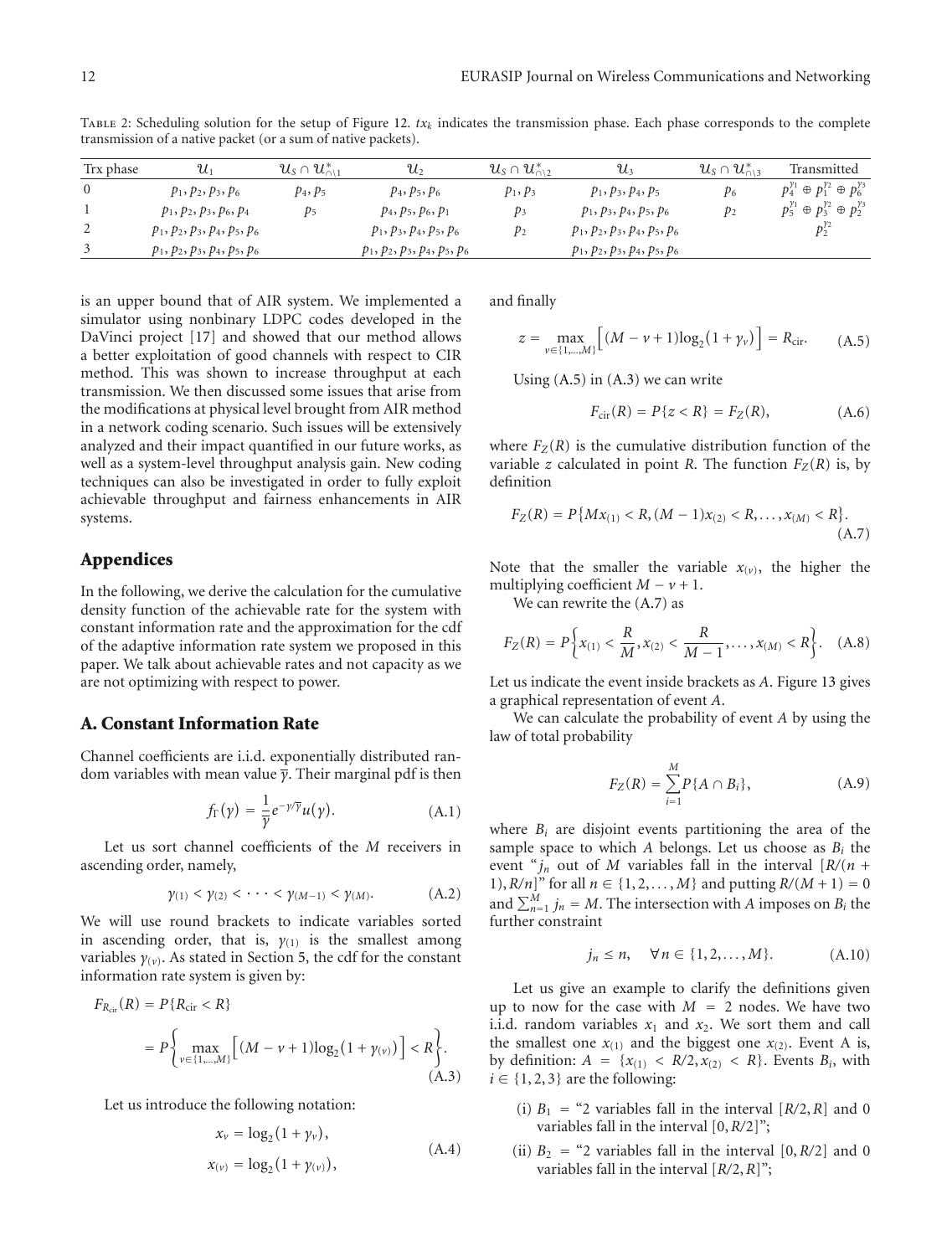(iii)  $B_3 =$  "1 variable falls in the interval  $[R/2, R]$  and 1 variable falls in the interval [0, *R/*2]".

It is easy to see that these are disjoint events which partition the sample space, that is, they take into account all the possible ways in which the two variables can be distributed in the two intervals. In order to calculate the (A.9), we need to find the intersection between event *A* and each of the *Bi*. It can be easily verified that such intersection can be found by adding to each  $B_i$  the constraint (A.10), which, for  $M = 2$ , can be expressed as "the number of variables that fall in the interval [*R/*2, *R*] must be less than or equal to 1 and the number of variables that fall in the interval [0, *R/*2] must be less than or equal to 2". This implies that the (A.9) is given by the sum of the probabilities of events  $B_2$  and  $B_3$ . Note that events *Bi* do not consider sorted variables, as the sorting is implicitly defined in the definition of such events. This allows to consider the variables as i.i.d, which makes calculation of events *Bi* easier.

A similar calculation can be done for a generic number *M* of nodes. As seen in the example, the calculation reduces to defining events *Bi*, choose those which describe event *A* and sum their probabilities. Such probabilities can be calculated as follows. The probability that a generic variable  $x_v$  =  $\log_2(1 + \gamma_v)$  (unsorted) falls in the interval  $[R/(n+1), R/n]$  is equal to  $F_X(R/n) - F_X(R/(n+1))$ ,  $F_X(x)$  being the cumulative density function of *x*.  $F_X(x)$  can be obtained transforming the exponential r.v. *γ*

$$
F_X(x) = e^{1/\overline{\gamma}} \left( e^{-1/\overline{\gamma}} - e^{-2^x/\overline{\gamma}} \right) u(x), \tag{A.11}
$$

where  $u(x)$  is a function that assumes value 0 for  $x <$ 0, 1 for  $x > 0$  and  $1/2$  in 0. Because of independency among the variables, we can calculate the probability that  $j_n$  variables fall in the interval  $[R/(n + 1), R/n]$ , which is  $[F_X(R/n) - F_X(R/(n+1))]^{j_n}$ . From now on, we will indicate with  $\alpha_n$  the difference  $F_X(R/n) - F_X(R/n + 1)$ . We can now express the probability of the union of events  $B_i$  with the formula (A.12)

$$
\sum_{i=1}^{M} P\{B_i\}
$$
\n
$$
= \sum_{j_1=0}^{M} \sum_{j_2=0}^{M-j_1} \sum_{j_3=0}^{M-j_1-j_2} \sum_{j_4=0}^{M-j_1-j_2-\cdots-j_{M-3}-j_{M-2}} \cdots \sum_{j_{M-1}=0}^{M-j_1-j_2-\cdots-j_{M-2}-j_{M-1}} \sum_{j_1!\cdots-j_M!\alpha_1^{j_1}\alpha_2^{j_2}\cdots\alpha_{M-2}^{j_{M-1}}\alpha_1^{j_{M-j_1-j_2-\cdots-j_{M-2}-j_{M-1}}},
$$
\n(A.12)

where the coefficient  $M!/j_1! \cdots j_M!$  is the number of partitions of M elements in M bins putting *jn* elements in bin

number *n*. Finally, including constraint (A.10) we obtain expression (A.13)

$$
F_Z(R)
$$
  
=  $\sum_{i=1}^{M} P\{A \cap B_i\}$   
=  $\sum_{j_1=0}^{1} \sum_{j_1=1}^{M-j_1} \sum_{j_2=0}^{min(2-j_1,M-j_1-j_M)} \sum_{j_3=0}^{min(2-j_1-j_2,M-j_1-j_2-j_M)} \sum_{j_3=0}^{j_3=0}$   
 $\dots \sum_{j_{M-2}=0}^{min(M-2-j_1-\dots-j_{M-3},M-j_1-j_2-\dots-j_{M-3}-j_M)} \sum_{j_{M-2}=0}^{j_{M-2}} \times \frac{M!}{j_1! \cdots j_M!} \alpha_1^{j_1} \alpha_2^{j_2} \cdots \alpha_{M-2}^{j_{M-2}} \alpha_{M-1}^{M-j_1-j_2-\dots-j_{M-2}-j_M} \alpha_M^{j_M}.$   
(A.13)

#### **B. Adaptive Transmission**

*B.1. CDF in the Low SNR Regime.* Let us indicate with *ci* the (unsorted) instantaneous capacity of the link between source and receiver *i*. Let us recall from Section 5 that an achievable rate for such system is

$$
R_{\text{adapt}} = \sum_{i=1}^{M} c_i. \tag{B.14}
$$

We wish to calculate an approximation for the cdf of *C*air in the low SNR regime. By definition the cdf of *R*air is

$$
F_{R_{\text{air}}}(c) = P\left\{\sum_{i=1}^{M} c_i < c\right\},\tag{B.15}
$$

where

*FZ*(*R*)

$$
c_i = \log_2(1 + \gamma_i),\tag{B.16}
$$

*γi* being an exponentially distributed random variable with mean value  $E\{\gamma_i\} = \overline{\gamma_i} = \overline{\gamma}.$ 

When  $y_i \ll 1$  (which is the case most of the time in the SNR regime), we can approximate the logarithm with its Taylor expansion at the second term, that is

$$
c_i = \log_2(1 + \gamma_i) \simeq \frac{\gamma_i}{\ln(2)}.
$$
 (B.17)

Thus, we have

$$
R_{\text{air}} = \sum_{i=1}^{M} c_i \simeq \sum_{i=1}^{M} \frac{\gamma_i}{\ln(2)} = \sum_{i=1}^{M} \gamma'_i.
$$
 (B.18)

Using expression (B.18) we can calculate the pdf of *R*air as

$$
f_{R_{\text{air}}}(c) = f_{\gamma_1'}(c) \otimes f_{\gamma_2'}(c) \otimes \cdots \otimes f_{\gamma_M'}(c). \tag{B.19}
$$

By substituting the expression of  $f_{\gamma_1}(c)$  in (B.19) we find

$$
f_{R_{\text{air}}}(c) = \frac{c^{M-1}e^{-c/\overline{\gamma}}}{(M-1)!\overline{\gamma}^M}u(c),
$$
 (B.20)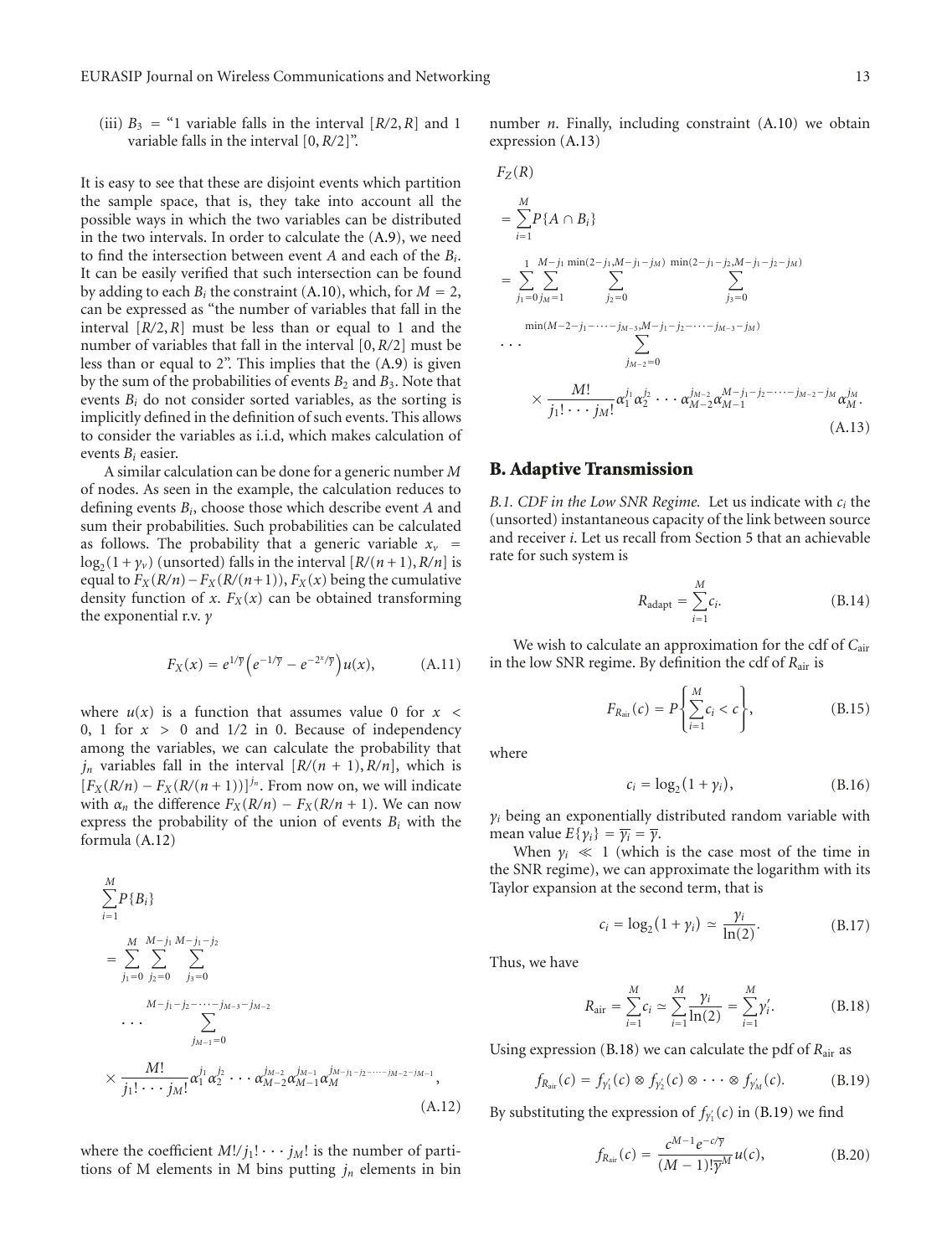and finally:

$$
F_{R_{\text{air}}}^{\text{low}}(c) = \int_0^c \frac{x^{M-1} e^{-x/\overline{\gamma}}}{(M-1)!\overline{\gamma}^M} dx = 1 - e^{-c\ln(2)/\overline{\gamma}} \sum_{\nu=0}^{M-1} \frac{(c\ln(2)/\overline{\gamma})^{\nu}}{\nu!}.
$$
\n(B.21)

At higher SNR the (B.24) is a loose lower bound for the cdf of *C*air, in fact we have the following inequalities:

$$
\gamma_i' = \frac{\gamma_i}{\ln(2)} > \log_2(1 + \gamma_i) = c_i,
$$
 (B.22)

$$
\sum_{i=1}^{M} \gamma'_i > \sum_{i=1}^{M} c_i,
$$
 (B.23)

$$
F_{R_{\text{air}}}^{\text{low}}(c) = P\left\{\sum_{i=1}^{M} \gamma'_i < c\right\} < P\left\{\sum_{i=1}^{M} c_i < c\right\} = F_{R_{\text{air}}}(c). \quad (B.24)
$$

*B.2. Upper Bound of cdf.* We now show that the (16) upper bounds the cdf of the achievable rate for the AIR system. Let us start by modifying the condition in brackets in the (B.15) that we will call condition *β*. We relax such condition so that it be verified with higher probability for each *R*. Such condition says that the sum of capacities in all links must not exceed *R*. We want to find a condition  $\delta$  so that if  $\beta$  is true also  $\delta$  is true, but there must exist a set of events with non zero probability for which if  $\delta$  is verified  $\beta$  is not. For this purpose, let us put  $\delta = A$ , where *A* is the event that defines the cdf of cir system (see Appendix A), that is

$$
\delta = \left\{c_1 < \frac{R}{M}, \ldots, c_i < \frac{R}{M - i + 1}, \ldots, c_M < R\right\}.\tag{B.25}
$$

Now it is sufficient to prove that the following two propositions are true

$$
\beta \subset \delta, \tag{B.26}
$$

$$
\exists s \subset \delta \mid s \nsubseteq \beta, \quad P\{s\} > 0. \tag{B.27}
$$

Let us start with the (B.26). For  $\beta$  to be verified, at least one of the  $c_i$  must be  $\langle R/M \rangle$  because if not the sum in  $\beta$  would be greater than *R*. Moreover, if we impose that *cj < R/M* for a given *j*, there must be at least another *ci* such that  $c_i$  < ( $R/(M - 1)$ ). If this is not verified there will be  $M - 1$   $c_i$ for which  $c_i$  > ( $R/(M-1)$ ) plus  $c_j$ , so the total sum would be greater than *R*. Iterating this *M* times we will obtain exactly the condition  $\delta$  which, as just shown, must be verified for the  $β$  to be true. Now let us consider the (B.27). We can take as condition *s* the following:

$$
s = \left\{ \frac{R}{M+1} < c_1 < \frac{R}{M}, \frac{R}{M} < c_2 < \frac{R}{M-1}, \dots, \frac{R}{M} < c_{M-1} < \frac{R}{M-1}, \frac{MR}{M+1} < c_M < R \right\}. \tag{B.28}
$$

It can be easily seen that  $s \subset \delta$ . The minimum value for the sum of all  $c_i$  under condition *s* is  $R(2 - 2/M)$  which is greater than *R* for  $M \geq 2$ . This means that  $s \not\in \beta$ . We have left to show that  $P\{s\} > 0$ . The probability of *s* is a finite quantity given by

$$
P\{s\}
$$

$$
= F_C\left(\frac{R}{M}\right) - F_C\left(\frac{R}{M+1}\right)
$$
  
+ 
$$
\left[F_C\left(\frac{R}{M-1}\right)F_C\left(\frac{R}{M}\right)\right]^{M-2} + F_C\left(\frac{MR}{M}\right) - F_C\left(\frac{MR}{M+1}\right),
$$
  
(B.29)

the  $F_C(c)$  being the cdf of the random variable  $c = \log_2(1+\gamma)$ . We recall the expression for the  $F_C(c)$ 

$$
F_C(c) = e^{1/\overline{\gamma}} \left( e^{-1/\overline{\gamma}} - e^{-2c/\overline{\gamma}} \right) u(c). \tag{B.30}
$$

*B.3. Lower Bound.* In order to find a lower bound for the cdf of AIR system, we introduce the following constraint to the condition inside brackets in the (B.15)

$$
c_i < \frac{R}{M}, \forall i \in \{1, 2, \dots, M\}. \tag{B.31}
$$

Adding (B.31) in (B.15) we obtain the following expression:

$$
F_{\text{adapt}}^{-}(R) = P\left\{\sum_{i=1}^{M} c_i < R, c_i < \frac{R}{M}, \forall i \in \{1, 2, \dots, M\}\right\}
$$
\n
$$
= P\left\{c_i < \frac{R}{M}, \forall i \in \{1, 2, \dots, M\}\right\} = F_{c_i}^{M} \left(\frac{R}{M}\right)
$$
\n
$$
= e^{M/\overline{\gamma}} \left(e^{-1/\overline{\gamma}} - e^{-2^{R/M}/\overline{\gamma}}\right)^M.
$$
\n(B.32)

#### **Acknowledgments**

The authors would like to thank Dr. Deniz Gunduz for the helpful discussions made during the development of present work. This work was partially supported by the Spanish Government through Project m:VIA (TSI-020301- 2008-3), by the European Commission by INFSCO-ICT-216203 DaVinci (Design And Versatile Implementation of Nonbinary wireless Communications based on Innovative LDPC Codes) and the Network of Excellence in Wireless COMmunications NEWCOM++ (Contract ICT-216715), and by Generalitat de Catalunya under Grant 2009-SGR-940. G. Cocco is partially supported by the European Space Agency under the Networking/Partnering Initiative.

#### **References**

- [1] R. Ahlswede, N. Cai, S.-Y. R. Li, and R. W. Yeung, "Network information flow," *IEEE Transactions on Information Theory*, vol. 46, no. 4, pp. 1204–1216, 2000.
- [2] C. Fragouli and E. Soljanin, "Network coding fundamentals," *Foundations and Trends in Networking*, vol. 2, no. 1, pp. 1–133, 2007.
- [3] D. S. Lun, M. Médard, R. Koetter, and M. Effros, "On coding for reliable communication over packet networks," *Physical Communication*, vol. 1, no. 1, pp. 3–20, 2008.